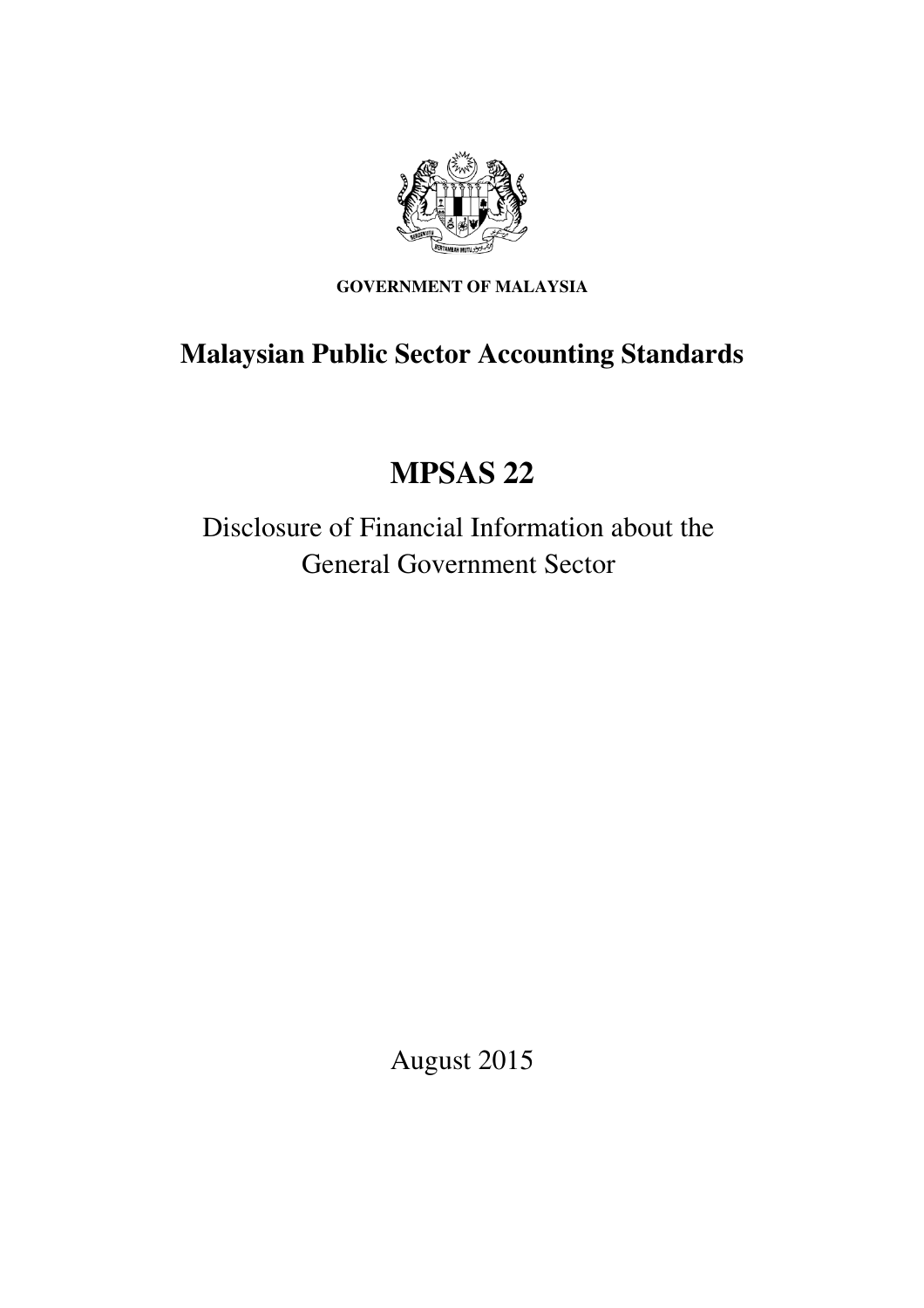# **MPSAS 22 - Disclosure of Financial Information about the General Government Sector**

#### **Acknowledgment**

The Malaysian Public Sector Accounting Standard (MPSAS) 22 is based on International Public Sector Accounting Standard (IPSAS) 22, *Disclosure of Financial Information about the General Government Sector* of the International Public Sector Accounting Standards Board, published by the International Federation of Accountants (IFAC) in June 2013 and is used with permission of IFAC.

*Handbook of International Public Sector Accounting Pronouncements* © 2013 by the International Federation of Accountants (IFAC). All rights reserved.

Prepared by: Accountant General's Department No. 1, Persiaran Perdana Kompleks Kementerian Kewangan Presint 2, Pusat Pentadbiran Kerajaan Persekutuan 62594 Putrajaya

Tel : 03-88821000 Faks : 03-88821765 Web : http://www.anm.gov.my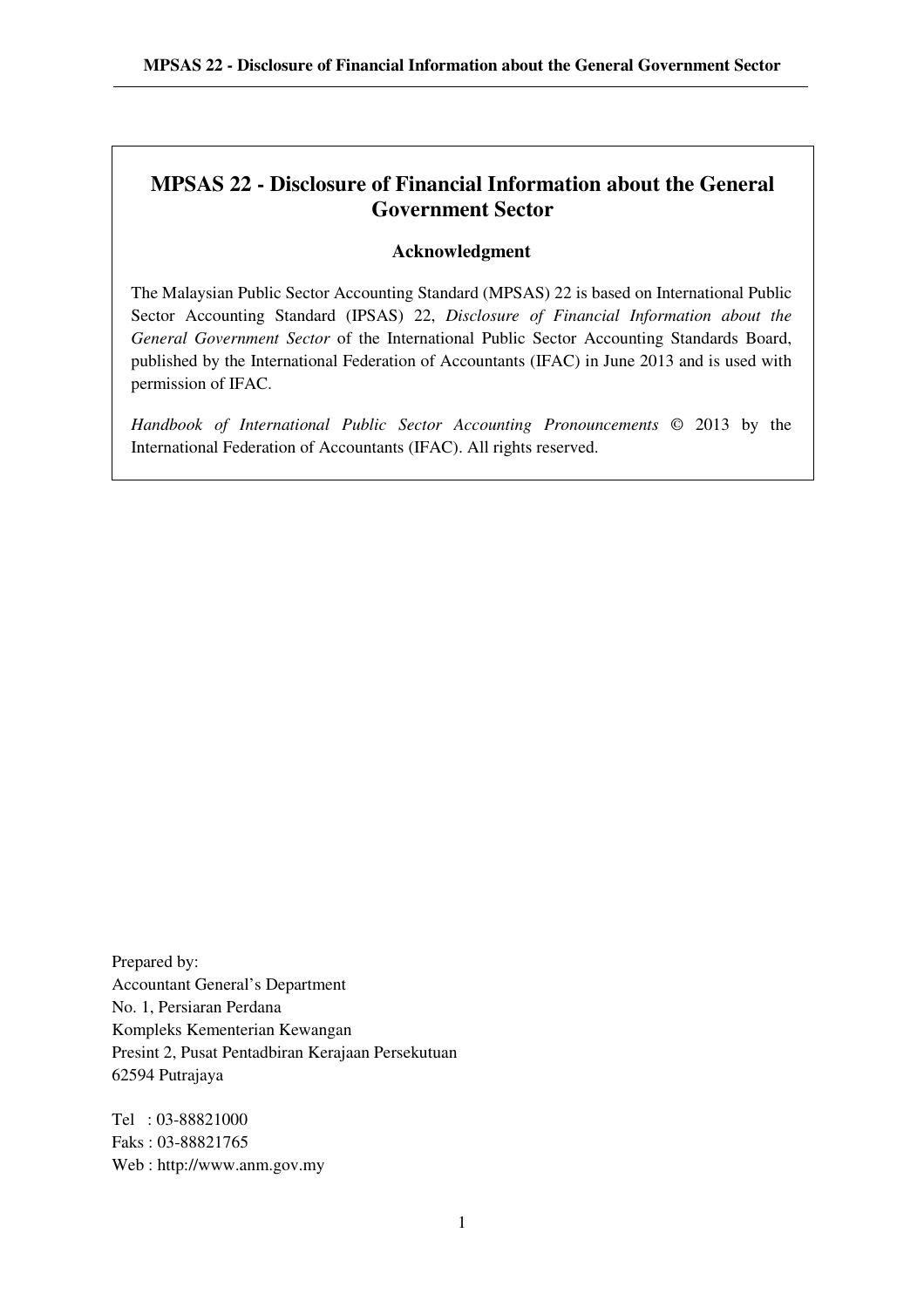# **MPSAS 22 - DISCLOSURE OF FINANCIAL INFORMATION ABOUT THE GENERAL GOVERNMENT SECTOR**

### **CONTENTS**

|                                | Paragraphs |
|--------------------------------|------------|
|                                | 1          |
|                                | $2 - 14$   |
|                                | $7 - 8$    |
|                                | $9 - 11$   |
|                                | $12 - 14$  |
|                                | $15 - 22$  |
|                                | 16         |
|                                | $17 - 22$  |
|                                | 19         |
|                                | $20 - 22$  |
|                                | $23 - 34$  |
|                                | $33 - 34$  |
|                                | $35 - 46$  |
|                                | $43 - 44$  |
|                                | $45 - 46$  |
|                                | $47 - 48$  |
| <b>Implementation Guidance</b> |            |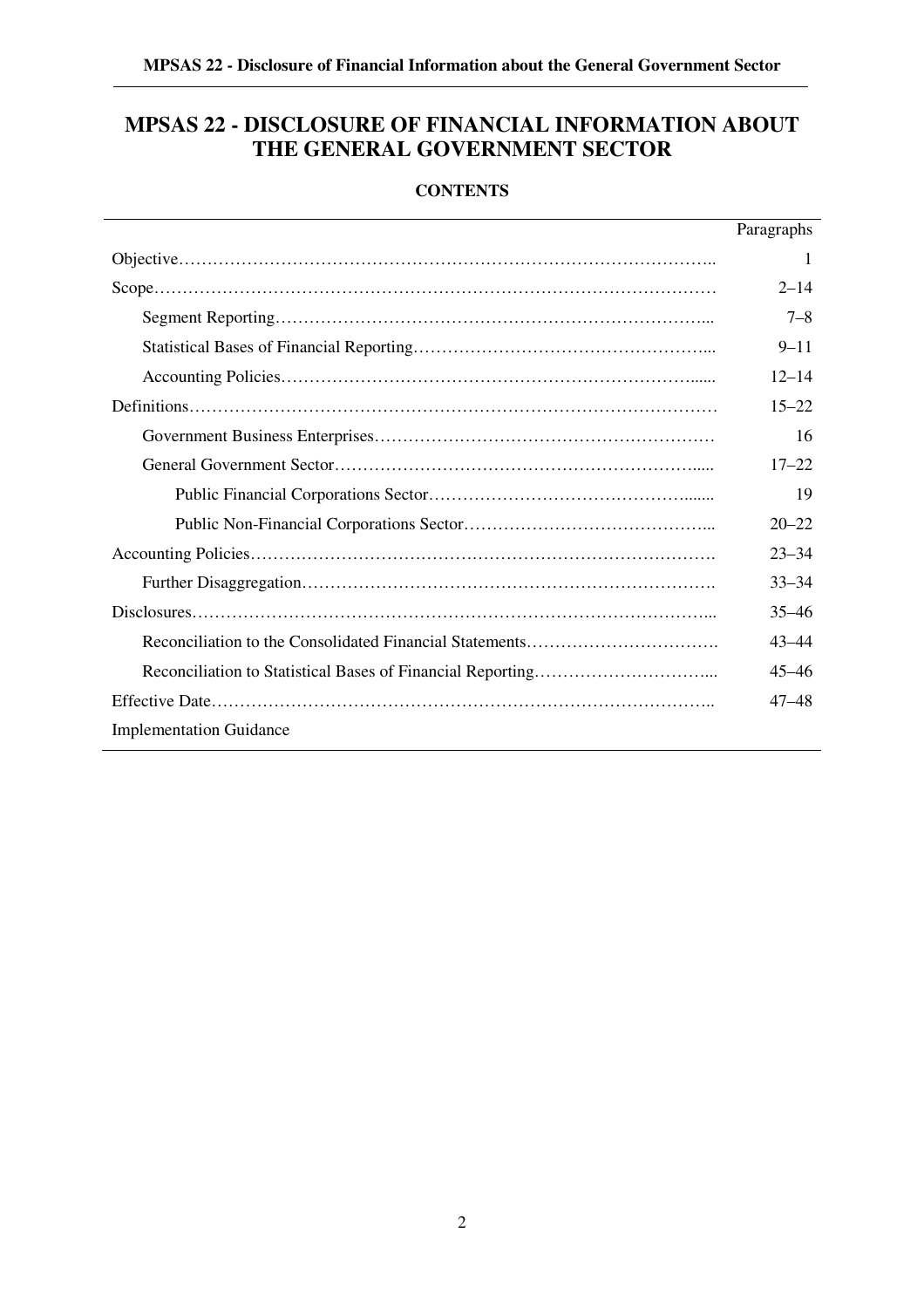Malaysian Public Sector Accounting Standard (MPSAS) 22, *Disclosure of Financial Information about the General Government Sector*, is set out in paragraphs 1–48. All the paragraphs have equal authority. MPSAS 22 should be read in the context of its objective, and the *Preface to Malaysian Public Sector Accounting Standards*. MPSAS 3, *Accounting Policies, Changes in Accounting Estimates and Errors,* provides a basis for selecting and applying accounting policies in the absence of explicit guidance.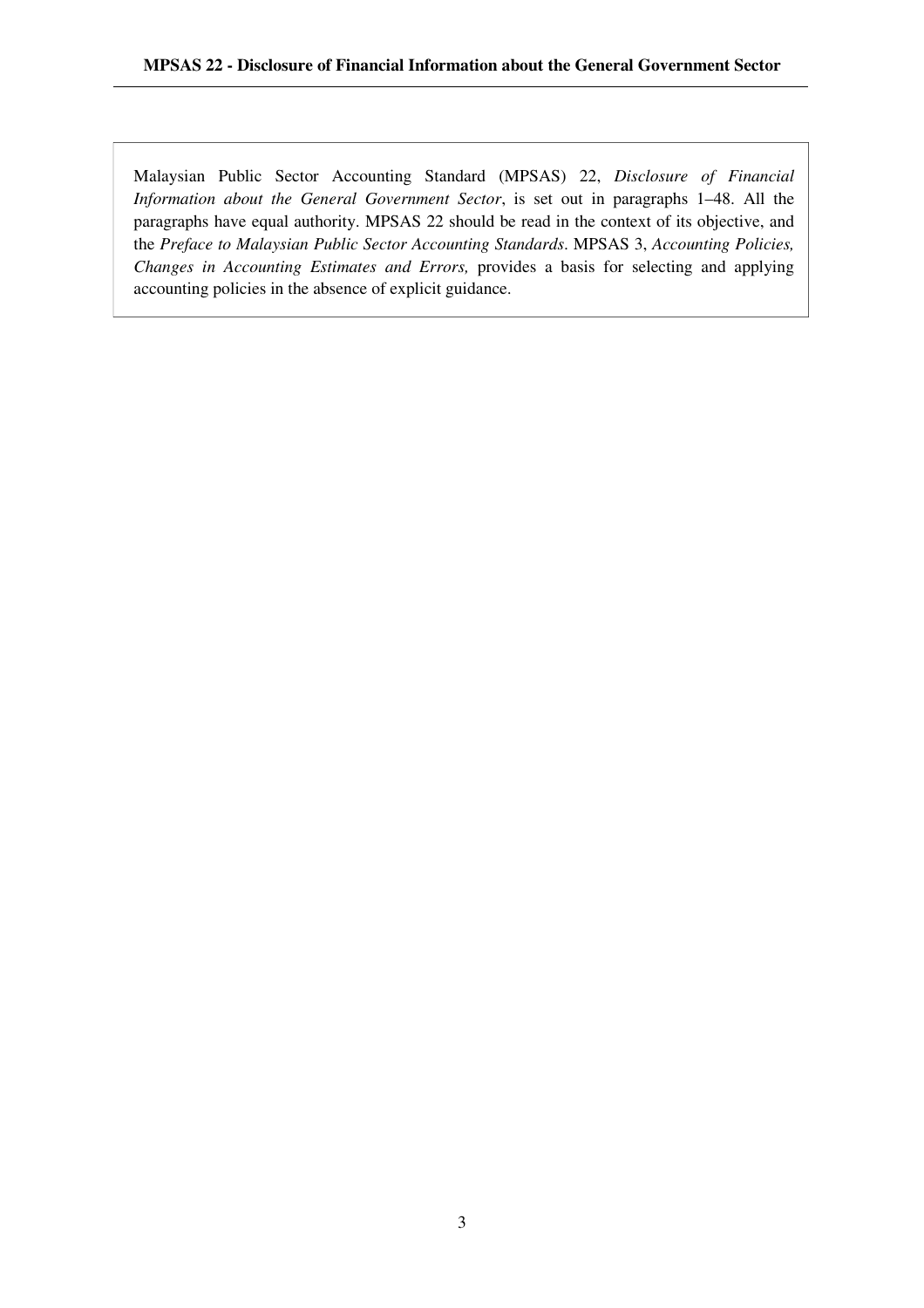# **Objective**

1. The objective of this Standard is to prescribe disclosure requirements for governments that elect to present information about the general government sector (GGS) in their consolidated financial statements. The disclosure of appropriate information about the GGS of a government can enhance the transparency of financial reports, and provide for a better understanding of the relationship between the market and non-market activities of the government, and between financial statements and statistical bases of financial reporting.

# **Scope**

- 2. **A government that prepares and presents consolidated financial statements under the accrual basis of accounting and elects to disclose financial information about the general government sector shall do so in accordance with the requirements of this Standard.**
- 3. Governments raise funds from taxes, transfers, and a range of nonmarket and market activities to fund their service delivery activities. They operate through a variety of entities to provide goods and services to their constituents. Some entities rely primarily on appropriations or allocations from taxes or other government revenues to fund their service delivery activities, but may also undertake additional revenue-generating activities, including commercial activities in some cases. Other entities may generate their funds primarily or substantially from commercial activities. These include government business enterprises (GBEs) as defined in MPSAS 1, *Presentation of Financial Statements*.
- 4. Financial statements for a government prepared in accordance with MPSASs provide an overview of
	- (a) the assets controlled and liabilities incurred by the government,
	- (b) the cost of services provided by the government, and
	- (c) the taxation and other revenues generated to fund the provision of those services.

Financial statements for a government, which delivers services through controlled entities, whether primarily dependent on the government budget to fund their activities or not, are consolidated financial statements.

- 5. In some jurisdictions, financial statements and budgets for the government, or sectors thereof, may also be issued in accordance with statistical bases of financial reporting. These bases reflect requirements consistent with, and derived from, the *System of National Accounts 1993* (SNA 93) prepared by the United Nations and other international organizations. These statistical bases of financial reporting focus on the provision of financial information about the GGS. The GGS comprises those non-profit entities that undertake nonmarket activities and rely primarily on appropriations or allocations from the government budget to fund their service delivery activities (hereafter referred to as nonmarket entities or activities). The statistical bases of financial reporting may also provide information about:
	- (a) the corporations sector of government that primarily engages in market activities (usually characterized as the public financial corporations (PFC) sector and the public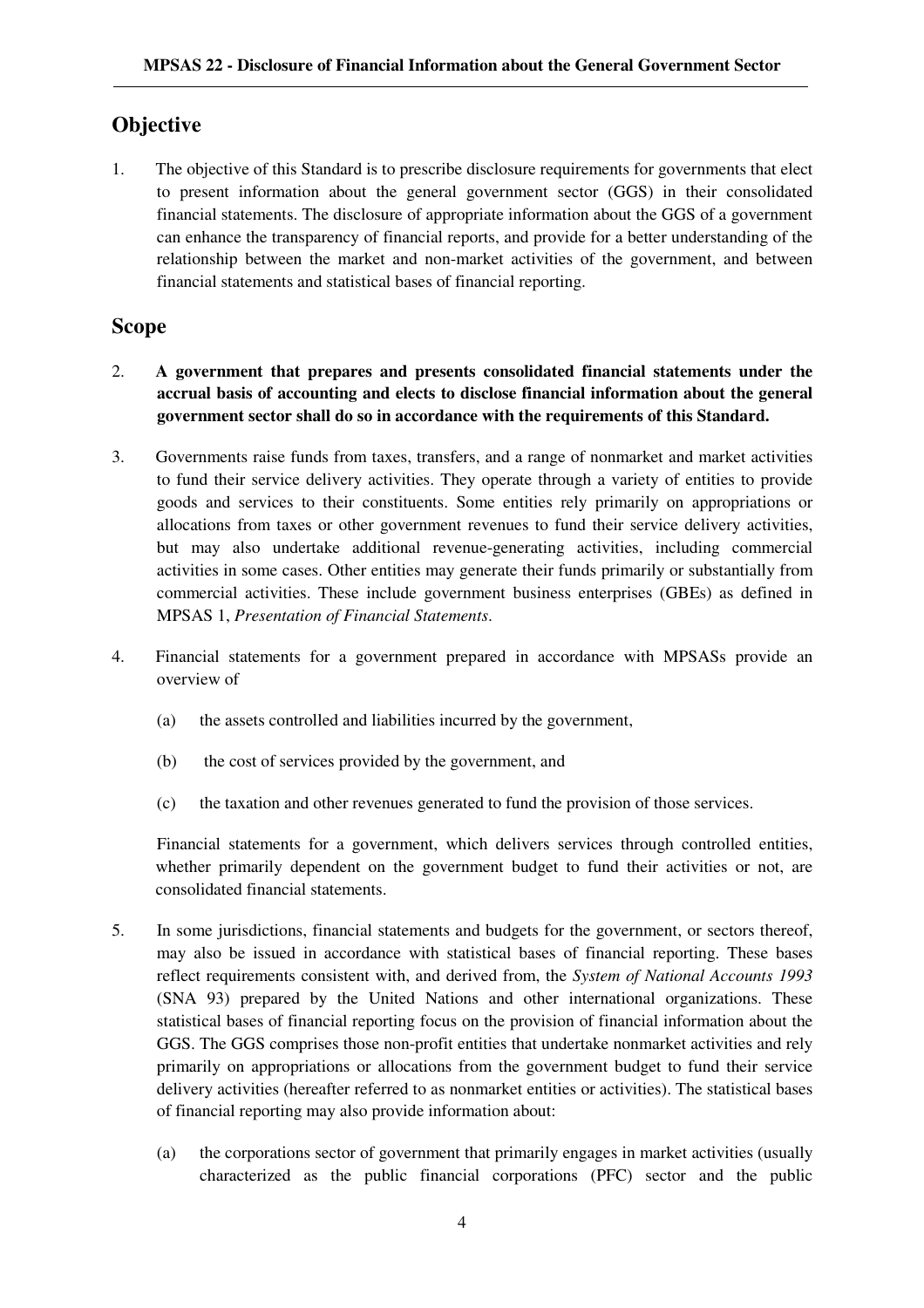nonfinancial corporations (PNFC) sector), and

(b) the public sector as a whole.

The major features of the PFC and PNFC sectors are outlined at paragraphs 19 and 20 of this Standard.

6. Financial statements consolidate only controlled entities. Such a limitation is not made in statistical bases of financial reporting. In some jurisdictions, a national government controls state/provincial and local government entities, and therefore its financial statements consolidate those levels of government, but in other jurisdictions they do not. In all jurisdictions, under statistical bases of financial reporting, the GGS of all levels of government are combined, so in some jurisdictions the GGS will include units that financial statements do not consolidate. This Standard disaggregates the consolidated financial statements of a government. Therefore, it prohibits the presentation, as part of the GGS, of any entity not consolidated within a government's financial statements.

#### **Segment Reporting**

- 7. MPSAS 18, *Segment Reporting*, requires the disclosure of certain information about the service delivery activities of the entity and the resources allocated to support those activities for accountability and decision-making purposes. Unlike the sectors reported under statistical bases of financial reporting, segments reported in accordance with MPSAS 18 are not based on a distinction between market and nonmarket activities.
- 8. The disclosure of information about the GGS does not replace the need to make disclosures about segments in accordance with MPSAS 18. This is because information about the GGS alone will not provide sufficient detail to enable users to evaluate the entity's past performance in achieving major service delivery objectives, when those objectives are achieved through non-GGS entities. For example, identifying the GGS as a segment will not provide information about a government's performance in achieving its telecommunication, healthcare or educational objectives, where government corporations or quasi-corporations deliver services related to those objectives. Because the GGS is only a subset of the government as a whole, important information would be omitted if a government did not present segment information in respect of its consolidated financial statements.

#### **Statistical Bases of Financial Reporting**

9. The objectives of financial statements prepared in accordance with MPSASs and those prepared in accordance with statistical bases of financial reporting differ in some respects. The objectives of financial statements prepared in accordance with MPSASs are to provide information useful for decision making, and to demonstrate the accountability of the entity for the resources entrusted to it and which it controls. The purpose of financial statements prepared in accordance with statistical bases of financial reporting is to provide information suitable for analysing and evaluating fiscal policy, especially the performance of the GGS and the broader public sector of any country. In addition, although statistical bases of financial reporting may be described in accounting terms, they might differ in important ways from the underlying financial accounting system from which most of the statistics about government finances will be derived. However, the MPSASs and the statistical bases of financial reporting also have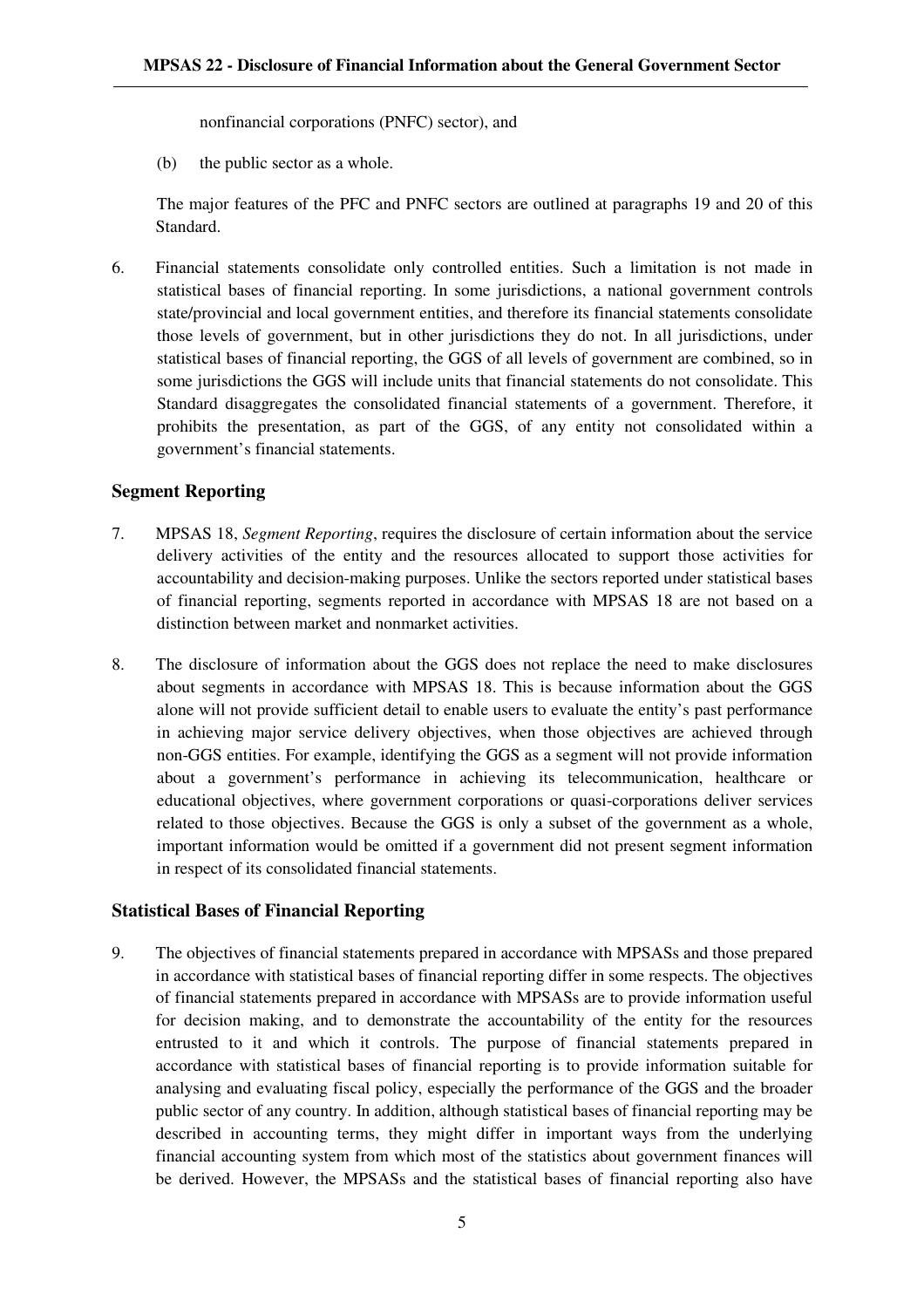many similarities in the treatment of transactions and events. For example, they adopt an accrual basis of accounting, deal with similar transactions and events, and in some respects require a similar type of report structure.

- 10. In some jurisdictions, the disclosure of appropriate information about the GGS in financial statements can support and enhance the decision making of, and accountability to, users of those statements. For example, disclosure of information about the GGS is consistent with enhanced transparency of financial reporting, and will assist users of the financial statements to better understand:
	- (a) The resources allocated to support the service delivery activities by the GGS, and the government's financial performance in delivering those services; and
	- (b) The relationship between the GGS and the corporations sectors, and the impact each has on overall financial performance.
- 11. In those jurisdictions where financial statements for the government are prepared in accordance with statistical bases of financial reporting and widely published, the disclosure of information about the GGS in financial statements will form a useful link between the financial statements prepared in accordance with MPSASs and those prepared in accordance with statistical bases of financial reporting. This will assist users in reconciling information presented in financial statements to information presented in statistical reports. MPSAS 24, *Presentation of Budget Information in Financial Statements*, requires that financial statements include a comparison of budget and actual amounts on a basis consistent with that adopted for the budget. Where government budgets are prepared for the GGS rather than the government as a whole, financial information about the GGS disclosed in accordance with this Standard will be relevant to the comparisons required by that MPSAS.

## **Accounting Policies**

- 12. MPSAS 3, *Accounting Policies, Changes in Accounting Estimates and Errors* requires the development of accounting policies to ensure that the financial statements provide information that meets a number of qualitative characteristics. The compilation and presentation of GGS data that satisfy the qualitative characteristics of information provided in financial statements and related audit requirements may add significantly to the workload of preparers and auditors in many jurisdictions, and may increase the complexity of the financial statements. This will be particularly so in jurisdictions where financial statements based on, or incorporating, GGS disclosures in accordance with statistical bases of financial reporting are not currently prepared. In addition, in some jurisdictions, users may not be dependent on financial statements for information about the GGS. In those jurisdictions, the costs involved in preparing and presenting GGS disclosures as part of the financial statements may be greater than their benefit. Therefore, this Standard allows, but does not require, the disclosure of information about the GGS. Whether or not disclosure of information about the GGS will be made in financial statements will be determined by the government or other appropriate authority in each jurisdiction.
- 13. This Standard requires that when disclosures about the GGS are made in financial statements, those disclosures are to be made in accordance with the requirements prescribed in this Standard. This will ensure that an appropriate representation of the GGS is made in the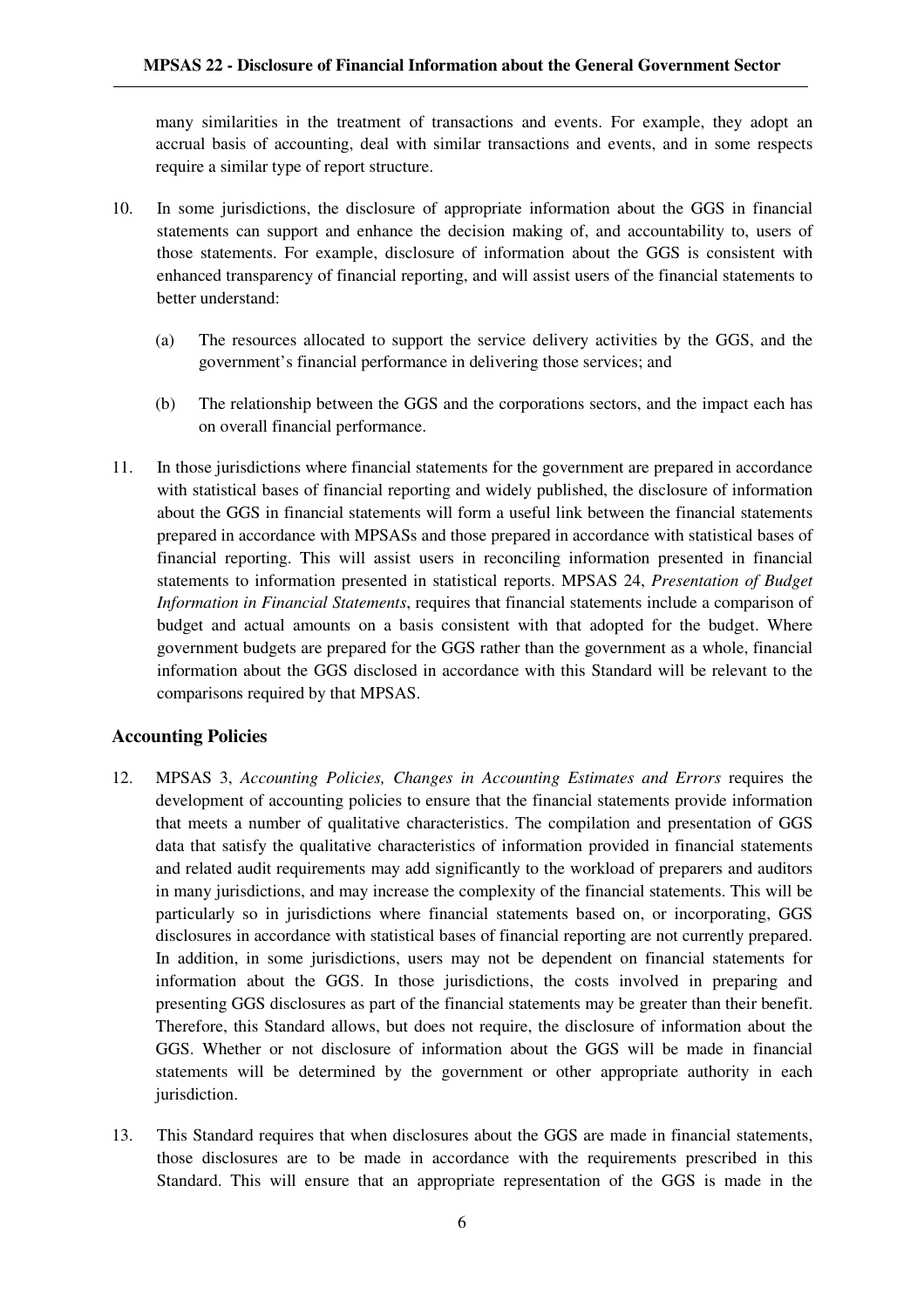financial statements, and that disclosures about the GGS satisfy the qualitative characteristics of financial information, including understandability, relevance, reliability, and comparability.

14. MPSASs generally apply to all public sector entities. However, it is only possible to disclose a meaningful representation of the GGS for a government – not its individual controlled entities. Therefore, this Standard specifies requirements for application only by governments that prepare consolidated financial statements under the accrual basis of accounting as prescribed by MPSASs. These governments may include national, state/provincial, and local governments.

# **Definitions**

15. **The following term is used in this Standard with the meaning specified:** 

**The General Government Sector comprises all organizational entities of the general government as defined in statistical bases of financial reporting.** 

**Terms defined in other MPSASs are used in this Standard with the same meaning as in those Standards, and are reproduced in the** *Glossary of Defined Terms* **published separately.** 

#### **Government Business Enterprises (GBEs)**

16. GBEs include both trading enterprises, such as utilities, and financial enterprises, such as financial institutions. GBEs are, in substance, no different from entities conducting similar activities in the private sector. GBEs generally operate to make a profit, although some may have limited community service obligations under which they are required to provide some individuals and organizations in the community with goods and services at either no charge or a significantly reduced charge.

#### **General Government Sector**

- 17. Under statistical bases of financial reporting, the public sector comprises the GGS, PFC, and PNFC sector. Additional subgroups within these sectors may be identified for statistical analytical purposes.
- 18. The GGS is defined in the SNA 93 (and updates) as consisting of :
	- (a) all resident central, state, and local government units,
	- (b) social security funds at each level of government, and
	- (c) nonmarket non-profit institutions controlled by government units.

Under statistical bases of financial reporting, the GGS encompasses the central operations of government, and typically includes all those resident nonmarket non-profit entities that have their operations funded primarily by the government and government entities. As such, the financing of these entities is sourced primarily from appropriation or allocation of the government's taxes, dividends from government corporations, other revenues, and borrowings. The GGS typically includes entities such as government departments, law courts, public educational institutions, public health care units, and other government agencies. The GGS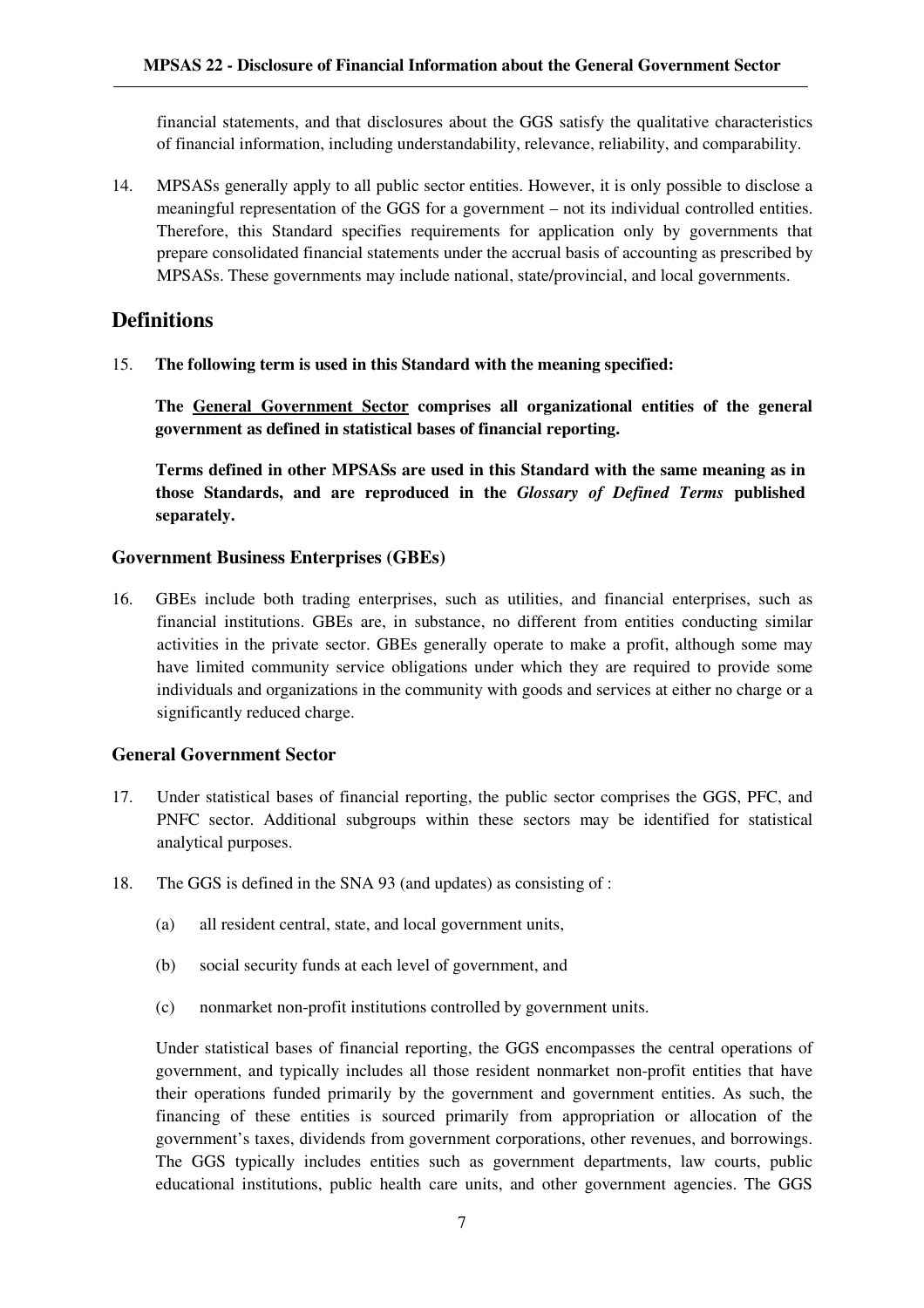does not include PFCs or PNFCs. Disclosure of GGS information will be made in those jurisdictions where strengthening the link between MPSASs and statistical bases of financial reporting is considered useful and relevant to users of financial statements. Governments electing to make GGS disclosures will therefore need to ensure that the information about the GGS included in the financial statements is consistent with the definition of GGS, and any interpretations thereof, adopted for statistical bases of financial reporting in their jurisdiction.

#### *Public Financial Corporations Sector*

19. The PFC sector comprises resident government-controlled financial corporations, quasicorporations, and non-profit institutions that primarily engage in financial intermediation and the provision of financial services for the market. Included within this sector are governmentcontrolled banks, including central banks, and other government financial institutions that operate on a market basis.

#### *Public Non-Financial Corporations Sector*

- 20. The PNFC sector comprises resident government-controlled non-financial corporations, quasicorporations, and non-profit institutions that produce goods or nonfinancial services for the market. Included within this sector are entities such as publicly owned utilities and other entities that trade in goods and services.
- 21. Statistical bases of financial reporting define:
	- (a) Corporations as legal entities created for the purpose of producing goods and services for the market;
	- (b) Quasi-corporations as enterprises that are not incorporated or otherwise legally established, but function as if they were corporations; and
	- (c) Non-profit institutions as legal or other entities that produce or distribute goods and services, but which do not generate financial gain for their controlling entity.
- 22. A GBE as defined in this Standard has similar characteristics to a public corporation or public quasi-corporation, as defined in statistical bases of financial reporting. However, there may not be an identical mapping of GBEs and the PFC and PNFC sectors. For example, a GBE that is not resident would not be classified as a PFC or a PNFC.

# **Accounting Policies**

- 23. **Financial information about the GGS shall be disclosed in conformity with the accounting policies adopted for preparing and presenting the consolidated financial statements of the government, except as required by paragraphs 24 and 25.**
- 24. **In presenting financial information about the GGS, entities shall not apply the requirements of MPSAS 6,** *Consolidated and Separate Financial Statements***, in respect of entities in the PFCs and public NFCS sectors.**
- 25. **The GGS shall recognize its investment in the PFC and public NFCS sectors as an asset, and shall account for that asset at the carrying amount of the net assets of its investees.**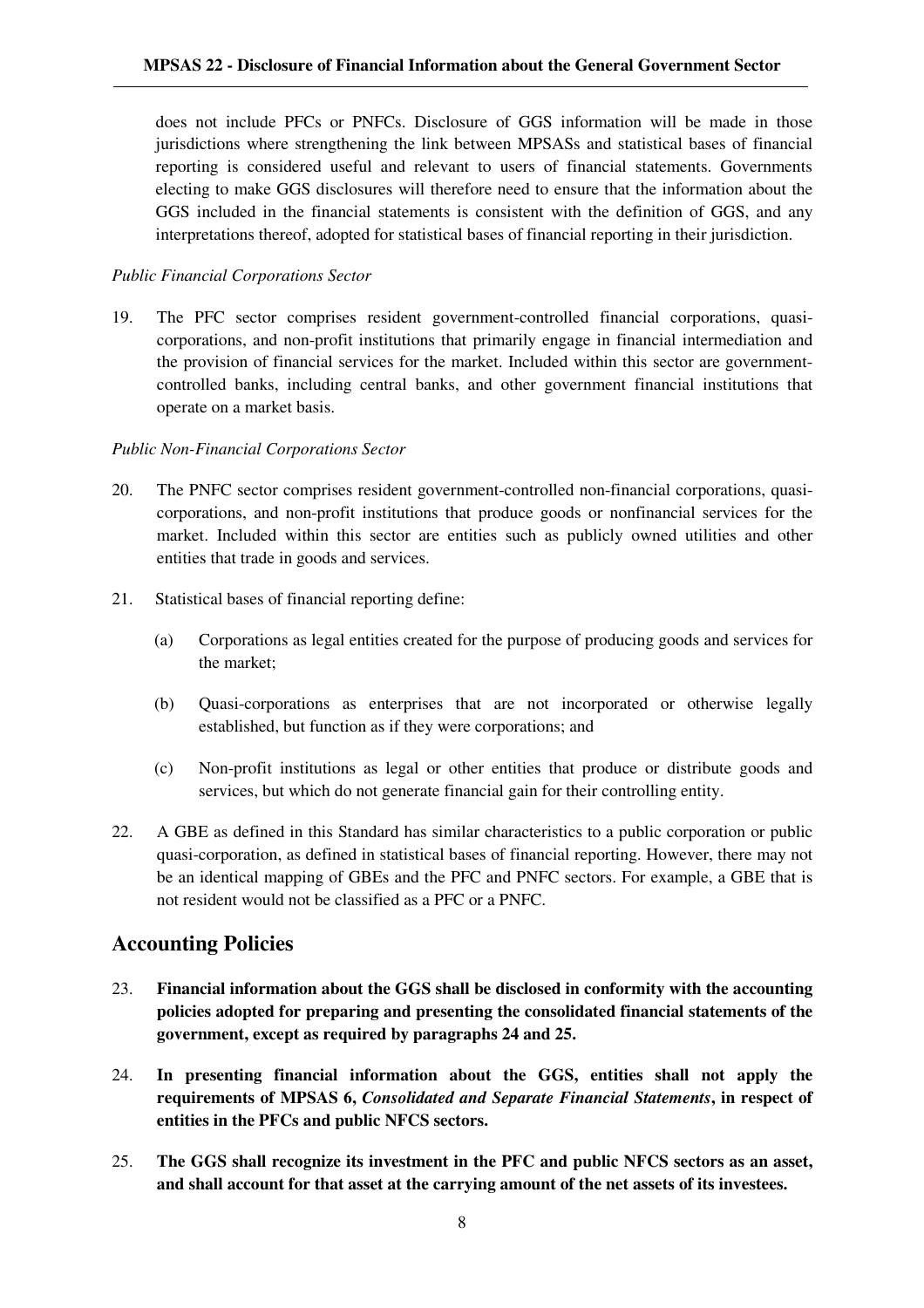- 26. This Standard reflects the view that the consolidated financial statements of a government that elects to disclose information about the GGS are to be disaggregated to present the GGS as one sector of the government reporting entity. Consistent with this view, this Standard requires that the same definitions and the same recognition, measurement, and presentation requirements that are applied when preparing the consolidated financial statements are also applied to the GGS disclosures, with one exception. That exception is that the requirements of MPSAS 6 are not applied in respect of the relationship of the GGS sector with entities in the PFC and PNFC sectors.
- 27. MPSAS 6 requires controlling entities to prepare financial statements that consolidate controlled entities on a line-by-line basis. MPSAS 6 also contains
	- (a) a detailed discussion of the concept of control as it applies in the public sector, and
	- (b) guidance on determining whether control exists for financial reporting purposes.

Consistent with the requirements of MPSAS 6, entities in the PFC and PNFC sectors, as defined in statistical bases of financial reporting, that are controlled entities of the government will be consolidated in the government's financial statements.

- 28. Financial statements prepared consistent with statistical bases of financial reporting portray the impact of the GGS on the public sector as a whole and, in the context of the SNA 93 (and updates), on a national economy. Consistent with that focus, statistical bases of financial reporting require the GGS financial statements to present public sector entities outside that sector as investments in other sectors. In addition, under statistical bases of financial reporting, transactions of the GGS with entities in other sectors are not eliminated from the statement of government operations or a similar statement.
- 29. To apply the MPSAS 6 requirements for consolidation to the GGS would result in the representation of the consolidated financial statements of a government, rather than the GGS financial statements.
- 30. Therefore, in disclosing financial information about the GGS, balances and transactions between entities within the GGS are eliminated in accordance with MPSAS 6. However, balances and transactions between entities in the GGS and entities in other sectors are not eliminated.
- 31. This Standard requires the GGS sector to recognize its investment in entities in the PFC or PNFC sectors at the carrying amount of the net assets of those entities. This will ensure that the GGS disclosures reflect a disaggregation of financial information presented in the consolidated financial statements of the government of which it is a part. Consistent with the GGS being a disaggregation of the consolidated financial statements of a government, changes in the carrying amount of the net assets of those entities will be recognized in the same manner as they are recognized in the consolidated financial statements of a government.
- 32. Statistical bases of reporting require all assets and liabilities (except loans) to be revalued to market value at each reporting date. MPSASs include different measurement requirements, and require or permit cost and current values for certain classes of assets and liabilities. They do not require all assets and liabilities to be revalued to market value. Therefore, the measurement of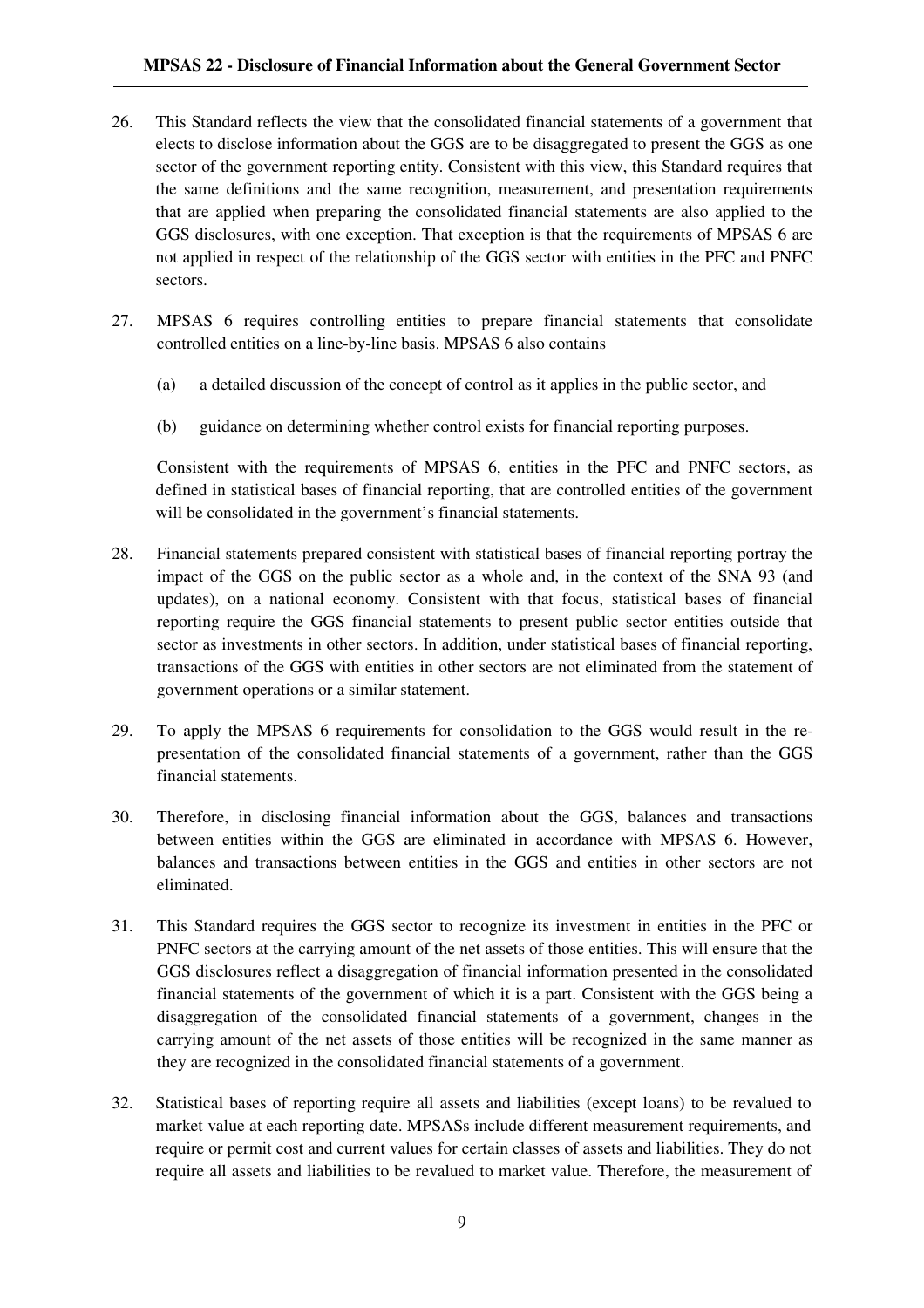assets and liabilities in the GGS disclosures in the financial statements, including the investment in the PFC and PNFC sectors, may differ from the measurement basis adopted in statistical bases of reporting.

#### **Further Disaggregation**

- 33. In some jurisdictions, national governments may control provincial and/or local governments and, consequently, the national government's financial statements will consolidate different levels of government. If financial statements consolidate different levels of government, further disaggregation of the consolidated financial statements may occur in accordance with the requirements of this Standard to separately disclose information about the GGS at each level of government.
- 34. This further disaggregation is not required by this Standard. However, it may be presented to further assist users to better understand the relationship between the GGS activities of each level of government consolidated in the financial statements, and the relationship between financial statements and the statistical bases of financial reporting in those jurisdictions.

# **Disclosures**

- 35. **Disclosures made in respect of the GGS shall include at least the following:** 
	- (a) **Assets by major class, showing separately the investment in other sectors;**
	- (b) **Liabilities by major class;**
	- (c) **Net assets/equity;**
	- (d) **Total revaluation increments and decrements and other items of revenue and expense recognized directly in net assets/equity;**
	- (e) **Revenue by major class;**
	- (f) **Expenses by major class;**
	- (g) **Surplus or deficit;**
	- (h) **Cash flows from operating activities by major class;**
	- (i) **Cash flows from investing activities; and**
	- (j) **Cash flows from financing activities.**

#### **The manner of presentation of the GGS disclosures shall be no more prominent than the government's financial statements prepared in accordance with MPSASs.**

36. MPSAS 1 identifies a complete set of financial statements (under the accrual basis) as a statement of financial position, statement of financial performance, statement of changes in net assets/equity, cash flow statement, and accounting policies and notes to the financial statements.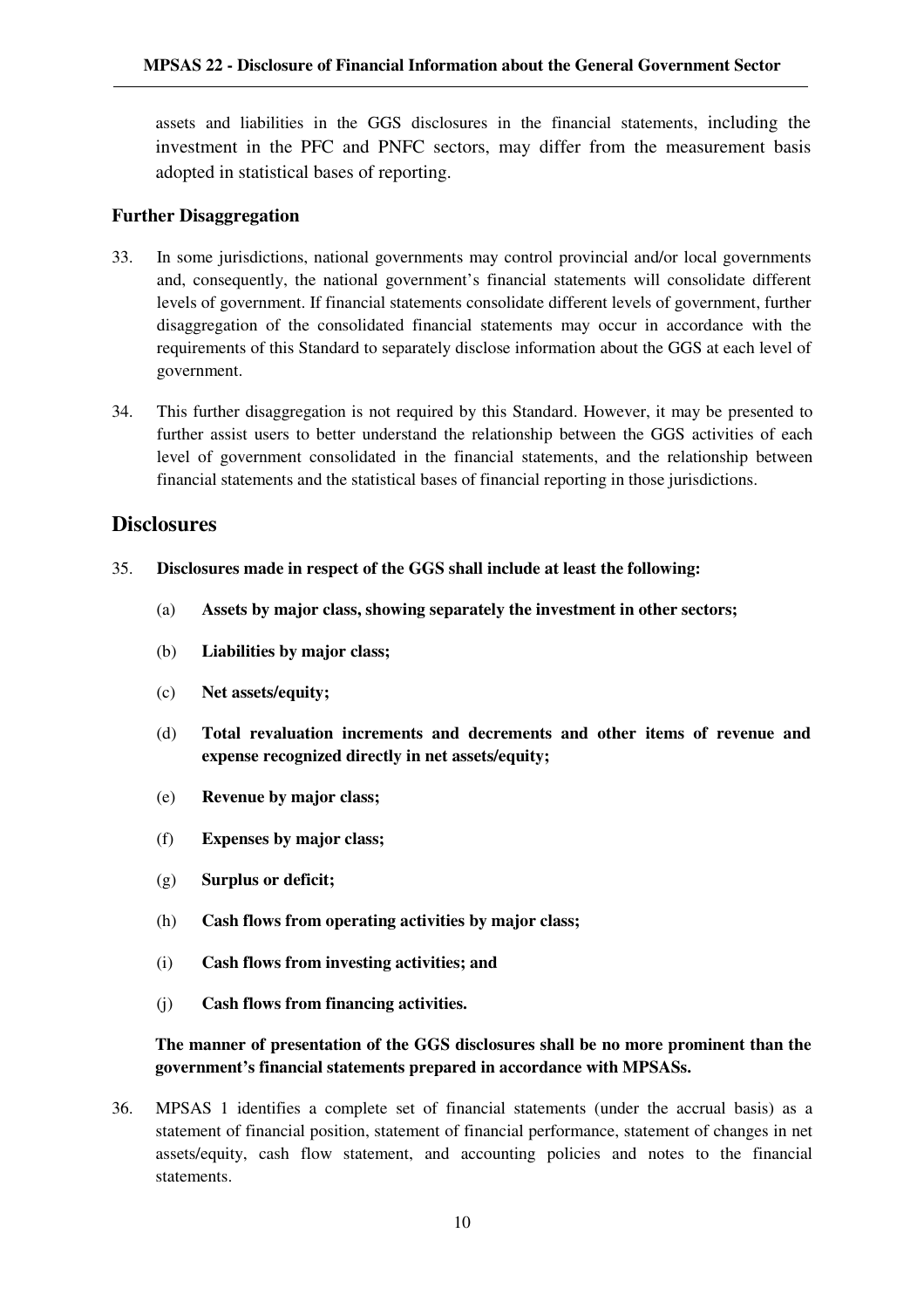- 37. This Standard requires disclosure of the major classes of assets, liabilities, revenues, expenses, and cash flows reflected in the financial statements. This Standard does not specify the manner in which the GGS disclosures shall be made. Governments electing to make GGS disclosures in accordance with this Standard may make such disclosures by way of:
	- (a) note disclosure,
	- (b) separate columns in the primary financial statements, or
	- (c) otherwise, as considered appropriate in their jurisdiction.

However, the manner of presentation of the GGS disclosures will be no more prominent than the consolidated financial statements prepared in accordance with MPSASs.

- 38. To assist users to understand the relationship of financial information presented for the GGS to a government's operations, statistical bases of financial reporting require total government expenses to be disaggregated and disclosed by class, based on either the economic nature of the expenses or by the Classification of Functions of Government (COFOG). This Standard does not require nor prohibit entities disclosing GGS information from presenting disaggregated GGS information classified by economic nature or consistent with the COFOG classification basis. In some jurisdictions, the COFOG classifications adopted in respect of the GGS disclosures may be similar to the classifications adopted in accordance with MPSAS 18.
- 39. Entities will also make any additional disclosures that are necessary for users to understand the nature of the information presented.
- 40. **Entities preparing GGS disclosures shall disclose the significant controlled entities that are included in the GGS, and any changes in those entities from the prior period, together with an explanation of the reasons why any such entity that was previously included in the GGS is no longer included.**
- 41. This Standard requires entities electing to disclose information about the GGS to disclose a list of the significant controlled entities that are included in the GGS. MPSAS 6 requires entities preparing consolidated financial statements to disclose a list of the significant controlled entities that are included in the consolidated financial statements. Disclosure of which of the entities consolidated in the financial statements in accordance with MPSAS 6 are included in the GGS will assist users in developing an understanding of the relationship between information about the government and its GGS, and in better understanding the GGS information itself.
- 42. Similarly, disclosure of changes in the controlled entities included in the GGS will enable users to monitor the relationship between the consolidated financial statements and the GGS information over time.

#### **Reconciliation to the Consolidated Financial Statements**

43. **The GGS disclosures shall be reconciled to the consolidated financial statements of the government, showing separately the amount of the adjustment to each equivalent item in those financial statements.**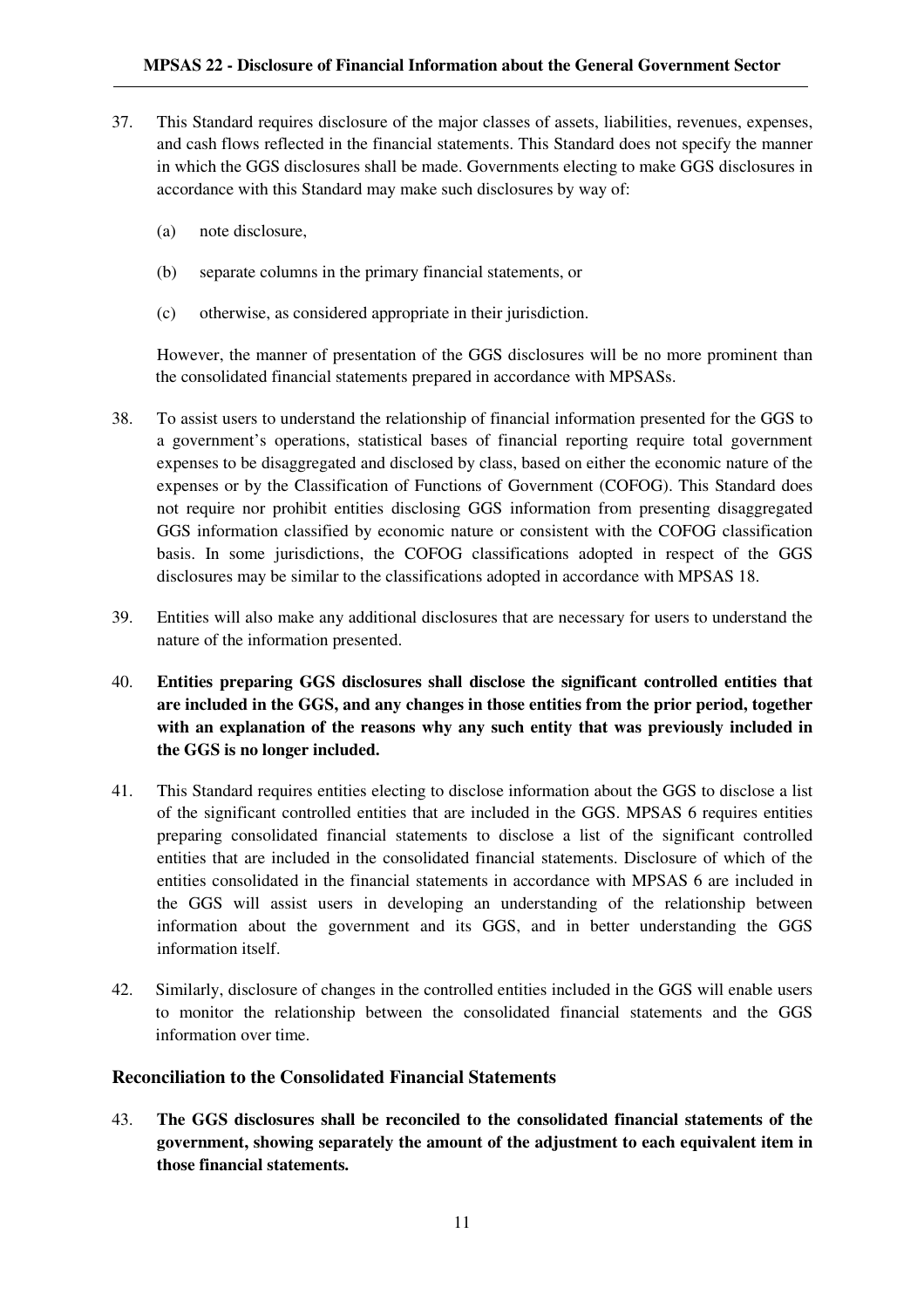44. This Standard requires the amounts disclosed in respect of the GGS to be reconciled to their equivalent amounts in the consolidated financial statements of the government. Entities will present separately the adjustment in the amount of the asset investment in PFC and PNFC sectors determined in accordance with paragraph 23, and adjustments to each of the items disclosed separately in accordance with paragraph 35. In addition, entities may, but are not required to, disclose separately the amount of the adjustment to each item attributable to the PFC and the PNFC sectors. This reconciliation will enable the government to better discharge its accountability obligations by demonstrating the relationship between the amounts of each item for the GGS with the total amount of that item for the government.

## **Reconciliation to Statistical Bases of Financial Reporting**

- 45. Statistical bases of financial reporting and MPSASs have many similarities in their treatment of particular transactions and events. However, there are also differences. For example, in addition to differences in the measurement bases for assets and liabilities outlined in paragraph 32 above, statistical bases of financial reporting treat dividends as expenses, while MPSASs treat them as distributions. Statistical bases of financial reporting also make a distinction between transactions and other economic flows for presentation of financial information that is not currently reflected in the consolidated financial statements, and focus on particular measures relevant for analysis of fiscal policy such as net lending/borrowing and cash surplus/deficit.
- 46. This Standard does not require a reconciliation of the GGS disclosures in the consolidated financial statements with the GGS disclosures under statistical bases of financial reporting. This is because of concerns about the practicability, and the costs and benefits, of such a requirement in all jurisdictions. However, the inclusion of such a reconciliation by way of note disclosure is not precluded.

# **Effective Date**

- 47. **An entity shall apply this Standard for annual financial statements covering periods beginning on or after January 1, 2017. Earlier application is encouraged. If an entity applies this Standard for a period beginning before January 1, 2017, it shall disclose that fact.**
- 48. When an entity adopts the accrual basis of accounting as defined by MPSASs for financial reporting purposes subsequent to this effective date, this Standard applies to the entity's annual financial statements covering periods beginning on or after the date of adoption.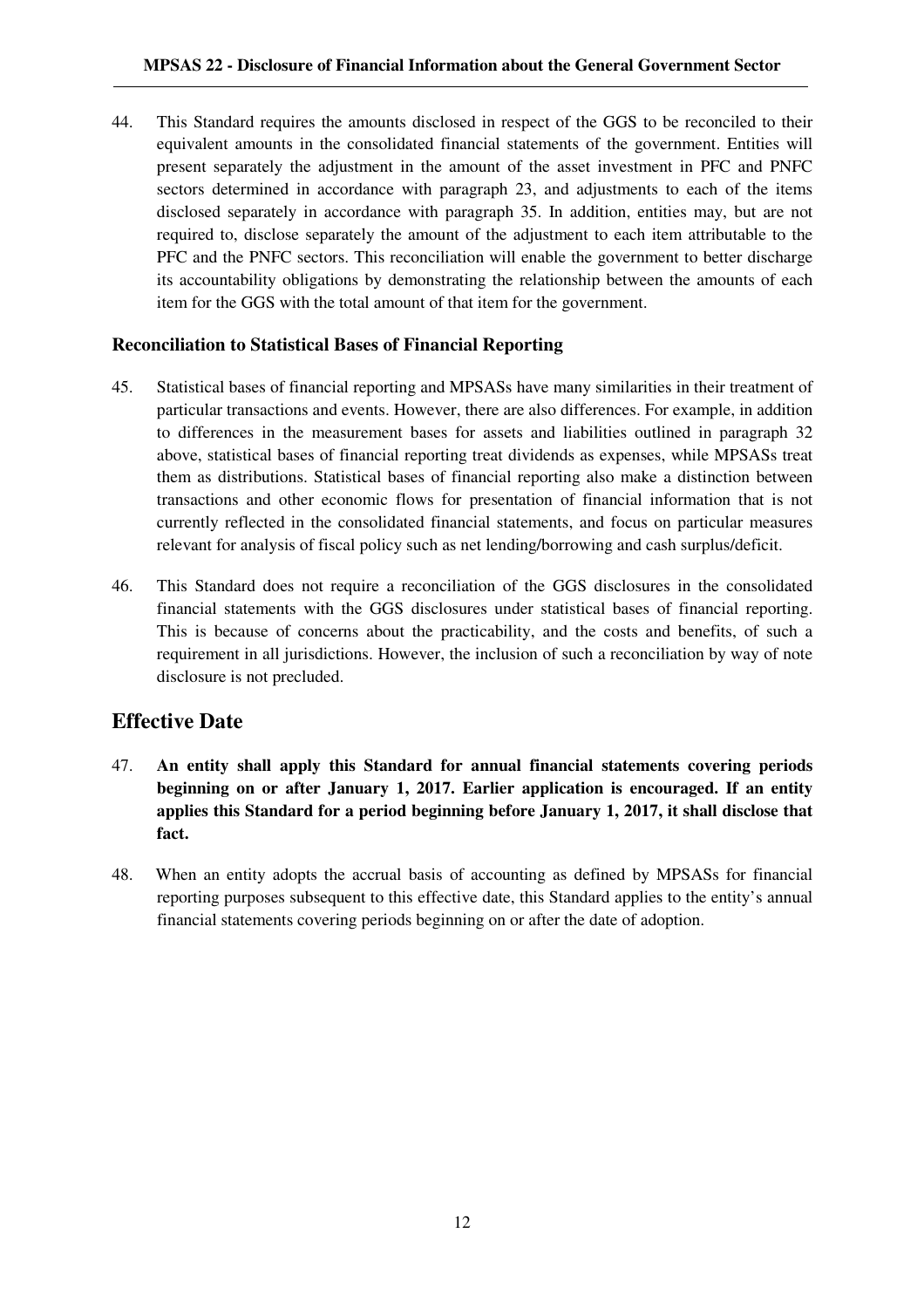# **Implementation Guidance**

*This guidance accompanies, but is not part of, MPSAS 22.*

#### **Illustrative Financial Statement Structure**

#### **Government A - Extract Of Financial Statements**

#### **Extract from the Notes to the Financial Statements**

Note: General Government Sector (GGS) Disclosures

The following disclosures are made for the general government sector (GGS). They reflect the accounting policies adopted in the consolidated financial statements, except that the consolidation requirements have been varied in respect of the public financial corporations (PFCs) sector and public nonfinancial corporations (PNFCs) sector. In accordance with the requirements of MPSAS 22, *Disclosure of Financial Information about the General Government Sector*, PFCs and PNFCs are not consolidated in the GGS disclosures, but are recognized as investments of the GGS. The investments in PFCs and PNFCs are presented as a single line item, measured at the carrying amount of the net assets of the investees.

The GGS comprises all central government ministries and other entities controlled by the government that are primarily engaged in nonmarket activities. These entities are:

Ministry of x y z.

During the reporting period, activities related to the postal service, previously undertaken by the ministry of communications, have been reconstituted on a commercial basis and are no longer included in the financial information presented for the GGS.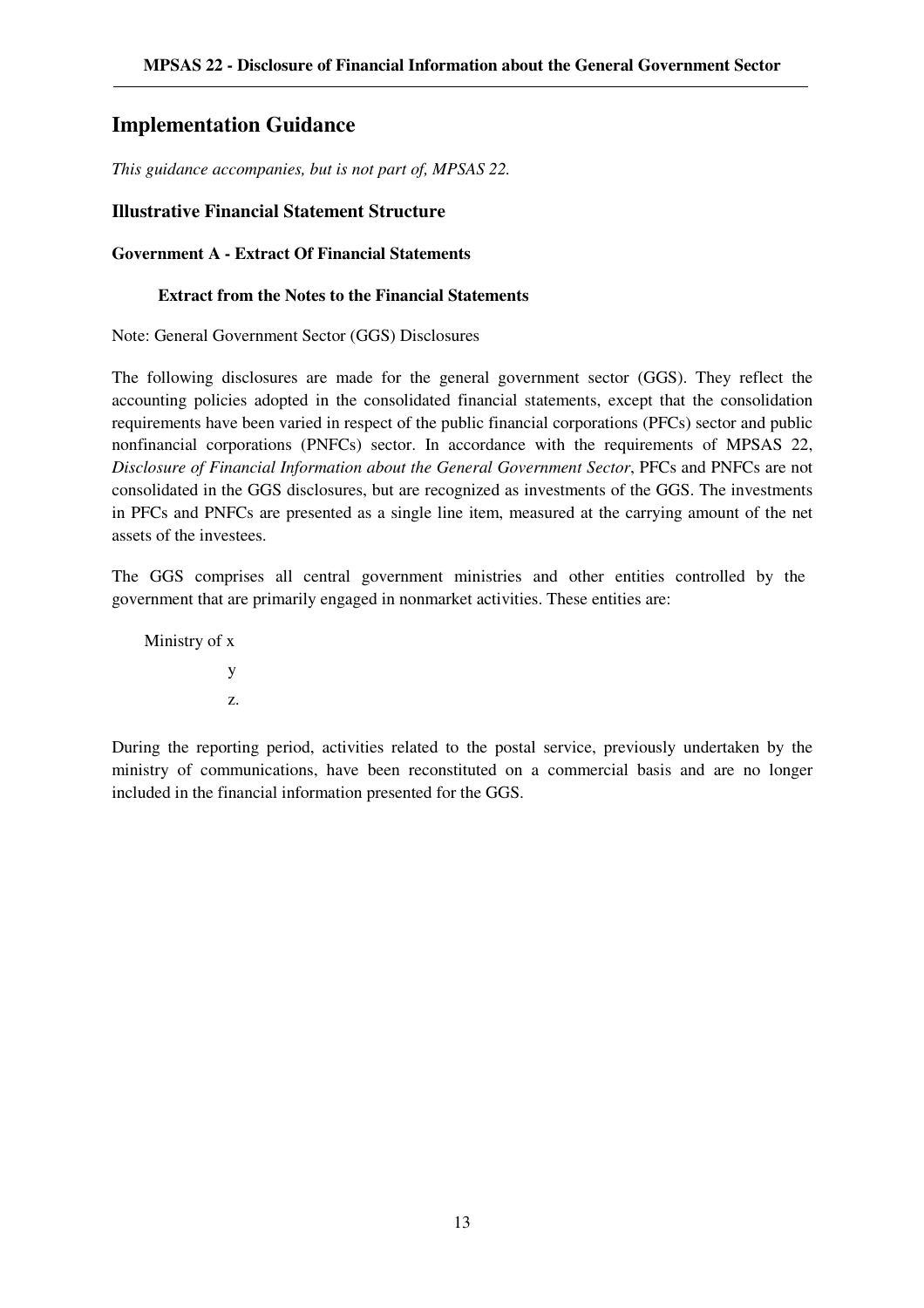# **Statement of Financial Position for the GGS As At December 31, 20X2**

(in thousands of currency units)

|                                         | <b>GGS</b>       |             | PFC and PNFC              |                  | <b>Eliminations</b> |             | <b>Total W-of-G</b> |                  |
|-----------------------------------------|------------------|-------------|---------------------------|------------------|---------------------|-------------|---------------------|------------------|
|                                         | <b>20X2</b>      | <b>20X1</b> | <b>20X2</b>               | <b>20X1</b>      | <b>20X2</b>         | <b>20X1</b> | <b>20X2</b>         | <b>20X1</b>      |
| <b>ASSETS</b>                           |                  |             |                           |                  |                     |             |                     |                  |
| <b>Current assets</b>                   |                  |             |                           |                  |                     |             |                     |                  |
| Cash and cash equivalents               | X                | X           | X                         | X                | (X)                 | (X)         | X                   | X                |
| Receivables                             | X                | X           | X                         | X                | (X)                 | (X)         | X                   | X                |
| Inventories                             | $\mathbf X$      | X           | X                         | X                |                     |             | X                   | X                |
| Prepayments                             | X                | X           | X                         | X                | (X)                 | (X)         | X                   | X                |
| Investment                              | X                | X           | X                         | X                |                     |             | X                   | X                |
| Other current assets                    | X                | X           | X                         | X                |                     |             | X                   | $\boldsymbol{X}$ |
|                                         | X                | X           | X                         | X                | (X)                 | (X)         | X                   | $\mathbf X$      |
| <b>Non-current assets</b>               |                  |             |                           |                  |                     |             |                     |                  |
| Receivables                             | $\boldsymbol{X}$ | X           | X                         | X                | (X)                 | (X)         | X                   | X                |
| Investments                             | X                | X           | X                         | X                |                     |             | X                   | X                |
| Investment in other sectors             | X                | X           |                           |                  | (X)                 | (X)         |                     |                  |
| Other financial assets                  | X                | X           | X                         | X                | (X)                 | (X)         | X                   | X                |
| Infrastructure, plant, and<br>equipment | X                | X           | X                         | $\boldsymbol{X}$ |                     |             | X                   | X                |
| Land and buildings                      | $\mathbf X$      | X           | X                         | X                |                     |             | X                   | X                |
| Intangible assets                       | X                | X           | X                         | X                |                     |             | X                   | $\boldsymbol{X}$ |
| Other non-financial assets              | X                | X           | X                         | X                |                     |             | X                   | X                |
|                                         | X                | X           | X                         | X                | (X)                 | (X)         | X                   | X                |
| <b>TOTAL ASSETS</b>                     | X                | X           | X                         | X                | (X)                 | (X)         | X                   | X                |
| <b>LIABILITIES</b>                      |                  |             |                           |                  |                     |             |                     |                  |
| <b>Current liabilities</b>              |                  |             |                           |                  |                     |             |                     |                  |
| Payables                                | X                | X           | X                         | X                | (X)                 | (X)         | X                   | X                |
| Short-term borrowings                   | X                | X           | X                         | X                |                     |             | X                   | X                |
| Current portion of<br>borrowings        | $\mathbf X$      | $\mathbf X$ | X                         | $\mathbf X$      |                     |             | X                   | X                |
| Provisions                              | $\mathbf X$      | $\mathbf X$ | X                         | $\mathbf X$      |                     |             | $\mathbf X$         | X                |
| Employee benefits                       | $\mathbf X$      | $\mathbf X$ | $\mathbf X$               | $\mathbf X$      |                     |             | $\mathbf X$         | $\mathbf X$      |
| Other current liabilities               | X                | $\mathbf X$ | X                         | $\mathbf X$      | (X)                 | (X)         | $\mathbf X$         | X                |
|                                         | $\mathbf X$      | $\mathbf X$ | $\boldsymbol{\mathrm{X}}$ | $\mathbf X$      | (X)                 | (X)         | $\mathbf X$         | $\mathbf X$      |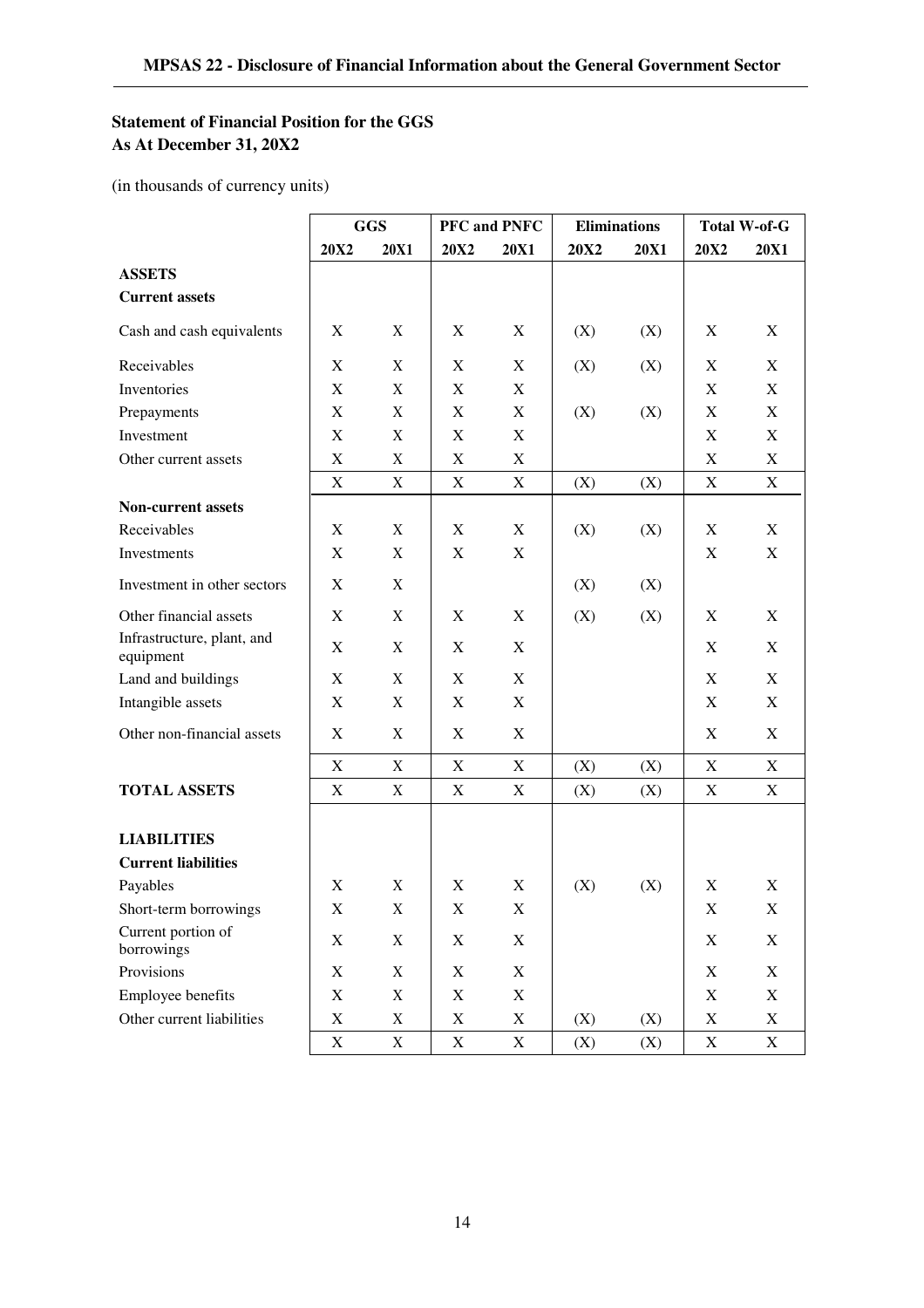# **MPSAS 22 - Disclosure of Financial Information about the General Government Sector**

|                                          | <b>GGS</b>  |             | PFC and PNFC |             | <b>Eliminations</b> |             | <b>Total W-of-G</b> |             |
|------------------------------------------|-------------|-------------|--------------|-------------|---------------------|-------------|---------------------|-------------|
|                                          | <b>20X2</b> | <b>20X1</b> | <b>20X2</b>  | <b>20X1</b> | <b>20X2</b>         | <b>20X1</b> | <b>20X2</b>         | <b>20X1</b> |
| <b>Non-current liabilities</b>           |             |             |              |             |                     |             |                     |             |
| Payables                                 | X           | X           | X            | X           | (X)                 | (X)         | X                   | X           |
| <b>Borrowings</b>                        | X           | X           | X            | X           |                     |             | X                   | X           |
| Provisions                               | X           | X           | X            | X           |                     |             | X                   | X           |
| Employee benefits                        | X           | X           | X            | X           |                     |             | X                   | X           |
| Other liabilities                        | X           | X           | X            | X           | (X)                 | (X)         | X                   | X           |
|                                          | X           | X           | X            | X           | (X)                 | (X)         | X                   | X           |
| <b>TOTAL LIABILITIES</b>                 | X           | X           | X            | X           | (X)                 | (X)         | X                   | X           |
| <b>NET ASSETS</b>                        | X           | X           | X            | X           | (X)                 | (X)         | X                   | X           |
| NET ASSETS/EQUITY                        |             |             |              |             |                     |             |                     |             |
| Reserves                                 | X           | X           | X            | X           | (X)                 | (X)         | X                   | X           |
| Accumulated<br>surpluses/(deficits)      | X           | X           | X            | X           | (X)                 | (X)         | X                   | X           |
|                                          | X           | X           | X            | X           | (X)                 | (X)         | X                   | X           |
| <b>TOTAL NET</b><br><b>ASSETS/EQUITY</b> | X           | X           | X            | X           | (X)                 | (X)         | X                   | X           |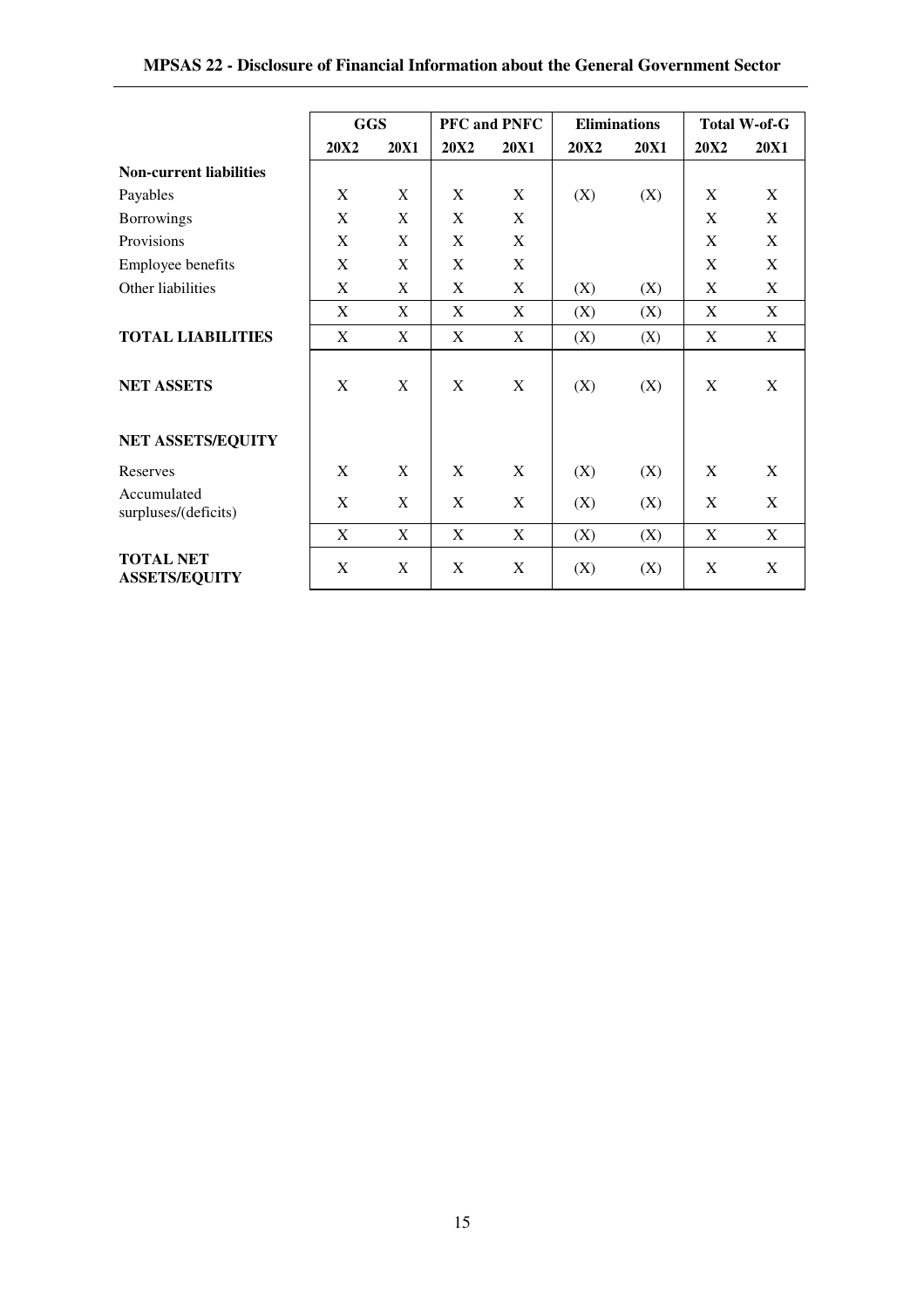#### **Statement of Financial Performance for the GGS For Year Ended December 31, 20X2 - Classification of Function of Government**

|                                          | <b>GGS</b>                |              | PFC and<br><b>PNFC</b> |              | <b>Eliminations</b> |             | <b>Total W-of-G</b> |              |
|------------------------------------------|---------------------------|--------------|------------------------|--------------|---------------------|-------------|---------------------|--------------|
|                                          | <b>20X2</b>               | <b>20X1</b>  | <b>20X2</b>            | <b>20X1</b>  | <b>20X2</b>         | <b>20X1</b> | <b>20X2</b>         | <b>20X1</b>  |
| <b>Revenue</b>                           |                           |              |                        |              |                     |             |                     |              |
| Taxes                                    | X                         | X            |                        |              | (X)                 | (X)         | X                   | X            |
| Fees, fines, penalties                   | $\mathbf X$               | X            | X                      | X            | (X)                 | (X)         | X                   | X            |
| Revenue from other sectors               | X                         | X            | X                      | X            | (X)                 | (X)         |                     |              |
| Transfers from other<br>governments      | X                         | X            | X                      | X            |                     |             | X                   | X            |
| Other operating revenue                  | X                         | X            | X                      | X            | (X)                 | (X)         | X                   | X            |
| <b>Total revenue</b>                     | X                         | X            | $\mathbf X$            | X            | (X)                 | (X)         | X                   | $\mathbf{X}$ |
| <b>Expenses</b>                          |                           |              |                        |              |                     |             |                     |              |
| General public services                  | X                         | X            |                        |              |                     |             | X                   | X            |
| Defence                                  | $\mathbf X$               | X            |                        |              |                     |             | $\mathbf X$         | X            |
| Public order and safety                  | $\mathbf X$               | $\mathbf X$  | $\mathbf X$            | X            |                     |             | $\mathbf X$         | X            |
| Economic affairs                         | X                         | X            |                        |              |                     |             | X                   | $\mathbf{X}$ |
| Environmental protection                 | X                         | X            | X                      | X            | (X)                 | (X)         | X                   | X            |
| Housing and community<br>amenities       | $\mathbf{X}$              | $\mathbf{X}$ | X                      | $\mathbf{X}$ | (X)                 | (X)         | $\mathbf{X}$        | $\mathbf{X}$ |
| Health                                   | $\boldsymbol{\mathrm{X}}$ | X            | X                      | X            |                     |             | X                   | $\mathbf X$  |
| Recreational, cultural, and<br>religious | X                         | X            |                        |              |                     |             | X                   | X            |
| Education                                | X                         | X            | X                      | X            | (X)                 | (X)         | X                   | X            |
| Social protection                        | $\mathbf X$               | $\mathbf X$  | X                      | $\mathbf X$  | (X)                 | (X)         | $\mathbf X$         | X            |
| <b>Total expenses</b>                    | $\mathbf X$               | X            | X                      | X            | (X)                 | (X)         | $\mathbf X$         | $\mathbf X$  |
|                                          |                           |              |                        |              |                     |             |                     |              |
| Surplus/(deficit) for the<br>period      | X                         | X            | X                      | X            | (X)                 | (X)         | X                   | X            |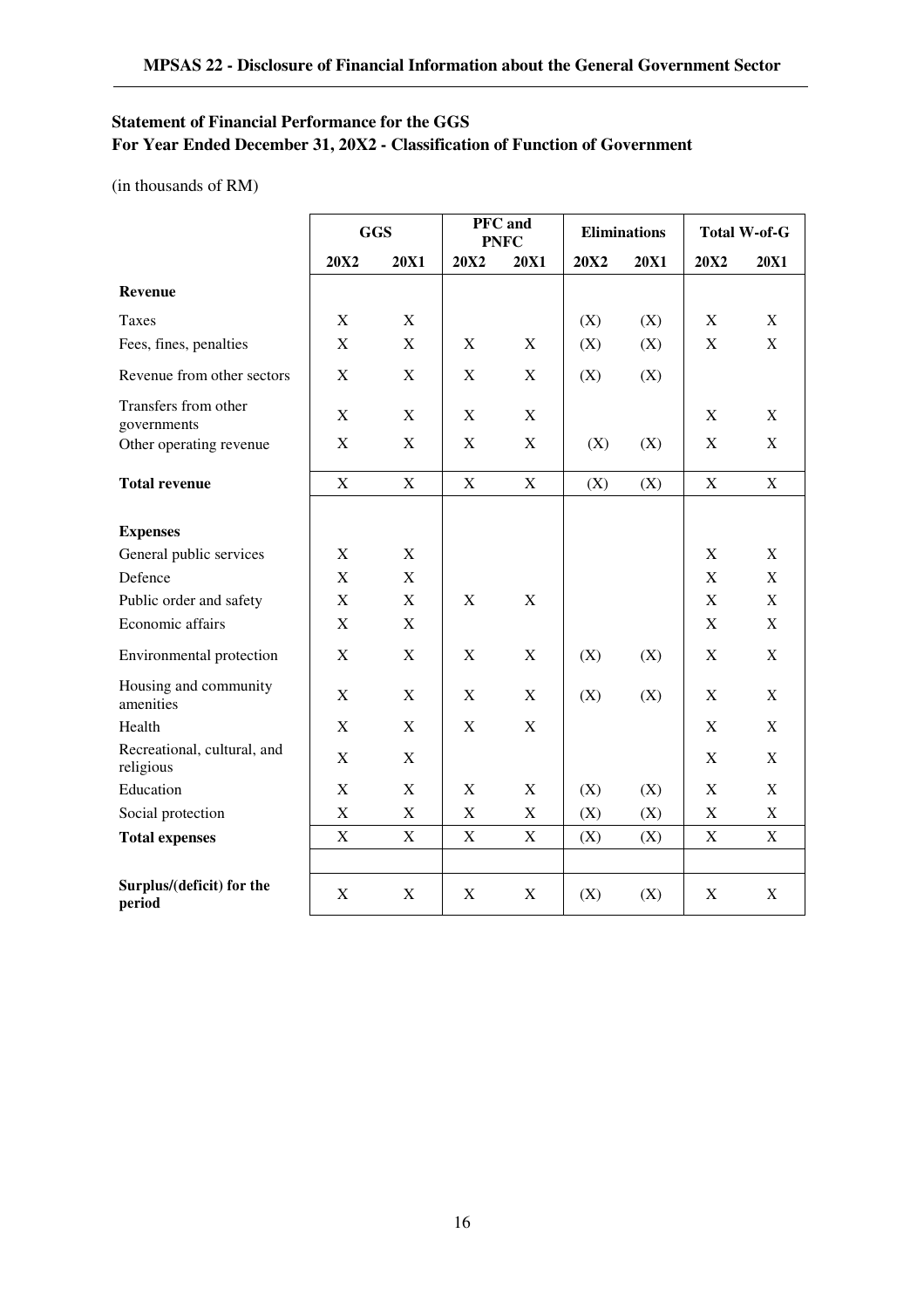### **Statement of Financial Performance for the GGS For Year Ended December 31, 20X2 - Economic Classification of Expense (Alternative Presentation Method)**

|                                     | <b>GGS</b>  |             | PFC and PNFC |             | <b>Eliminations</b> |             | <b>Total W-of-G</b> |             |
|-------------------------------------|-------------|-------------|--------------|-------------|---------------------|-------------|---------------------|-------------|
|                                     | <b>20X2</b> | <b>20X1</b> | <b>20X2</b>  | <b>20X1</b> | <b>20X2</b>         | <b>20X1</b> | <b>20X2</b>         | <b>20X1</b> |
| <b>Revenue</b>                      |             |             |              |             |                     |             |                     |             |
| Taxes                               | X           | $\mathbf X$ |              |             | (X)                 | (X)         | X                   | $\mathbf X$ |
| Fees, fines, penalties              | X           | X           | X            | $\mathbf X$ | (X)                 | (X)         | X                   | X           |
| Revenue from other sectors          | X           | X           | X            | X           | (X)                 | (X)         |                     |             |
| Transfers from other<br>governments | X           | $\mathbf X$ | $\mathbf X$  | $\mathbf X$ |                     |             | X                   | X           |
| Other operating revenue             | $\mathbf X$ | $\mathbf X$ | $\mathbf X$  | $\mathbf X$ | (X)                 | (X)         | $\mathbf X$         | X           |
| <b>Total revenue</b>                | $\mathbf X$ | X           | X            | X           | (X)                 | (X)         | X                   | X           |
|                                     |             |             |              |             |                     |             |                     |             |
| <b>Expenses</b>                     |             |             |              |             |                     |             |                     |             |
| Compensation of                     |             |             |              |             |                     |             |                     |             |
| Employees                           | X           | X           | X            | X           | (X)                 | (X)         | X                   | X           |
| Use of Goods and Services           | X           | X           | X            | X           | (X)                 | (X)         | X                   | X           |
| Consumption of Fixed<br>Capital     | X           | X           | X            | X           | (X)                 | (X)         | X                   | X           |
| Interest                            | X           | X           | X            | X           | (X)                 | (X)         | X                   | $\mathbf X$ |
| Subsidies                           | X           | X           | X            | X           | (X)                 | (X)         | X                   | X           |
| <b>Social Benefits</b>              | X           | X           | X            | $\mathbf X$ | (X)                 | (X)         | X                   | $\mathbf X$ |
| Other Expense                       | X           | X           | X            | X           |                     |             | X                   | X           |
| <b>Total expenses</b>               | X           | X           | X            | X           | (X)                 | (X)         | X                   | X           |
|                                     |             |             |              |             |                     |             |                     |             |
| Surplus/(deficit)                   | X           | $\mathbf X$ | X            | X           | (X)                 | (X)         | X                   | X           |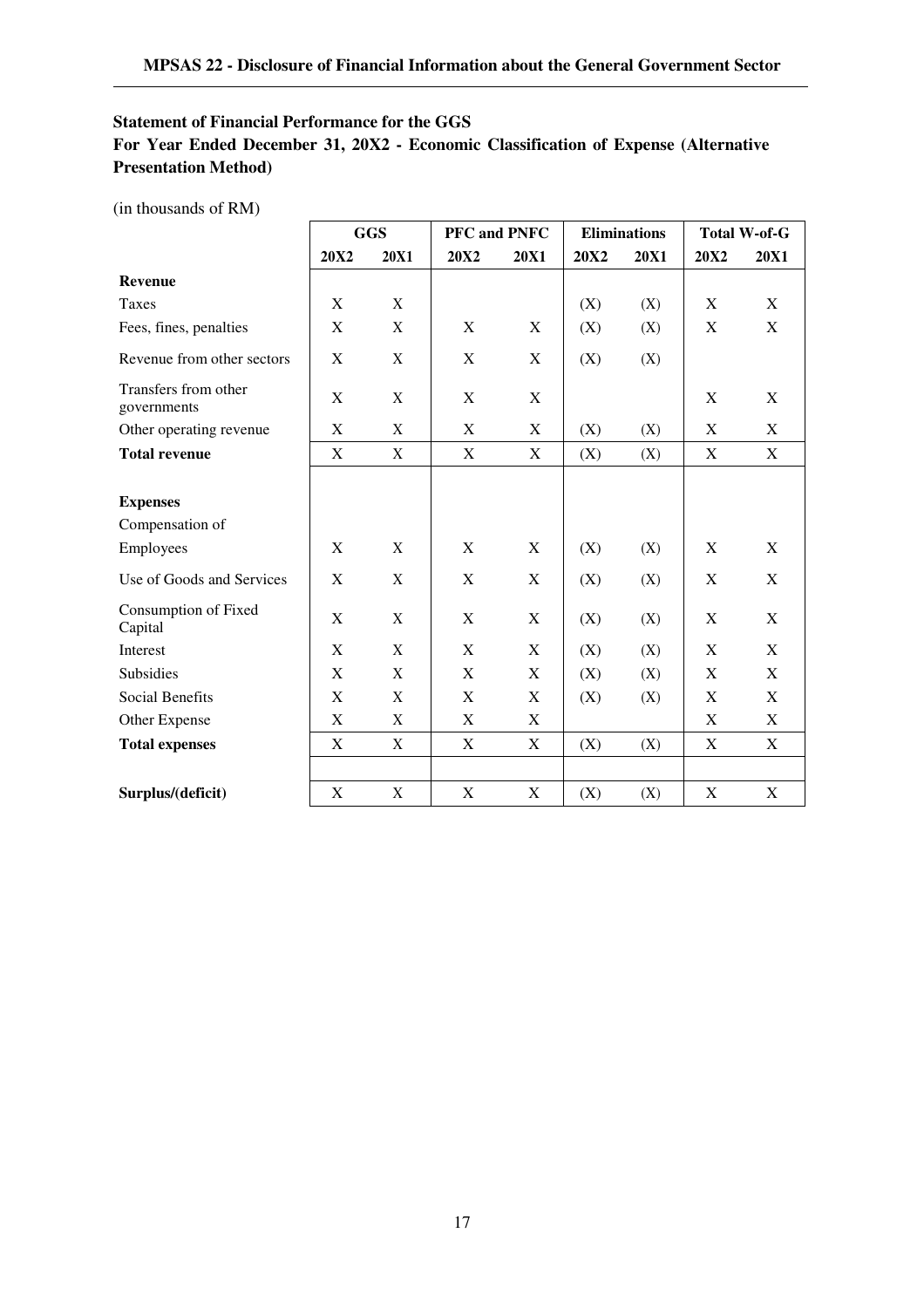## **Statement of Changes in Net Assets/Equity for the GGS For The Year Ended December 31, 20X2**

|                                                                                        |                                      | <b>GGS</b>                           |                                                |                        |                     |                        |  |
|----------------------------------------------------------------------------------------|--------------------------------------|--------------------------------------|------------------------------------------------|------------------------|---------------------|------------------------|--|
|                                                                                        | <b>Revaluation</b><br><b>Reserve</b> | <b>Translation</b><br><b>Reserve</b> | Accumulated<br><b>Surpluses</b><br>/(Deficits) | PFC and<br><b>PNFC</b> | <b>Eliminations</b> | <b>Total</b><br>W-of-G |  |
| <b>Balance at December</b><br>31, 20X0                                                 | $\mathbf X$                          | (X)                                  | $\mathbf X$                                    | $\mathbf X$            | X                   | $\mathbf X$            |  |
| Surplus on<br>revaluation of<br>property                                               | $\mathbf X$                          |                                      |                                                | $\mathbf X$            |                     | $\mathbf X$            |  |
| Deficit on revaluation<br>of investments                                               | (X)                                  |                                      |                                                | (X)                    | $\boldsymbol{X}$    | (X)                    |  |
| Currency translation<br>differences                                                    |                                      | (X)                                  |                                                | (X)                    |                     | (X)                    |  |
| Net gains and losses<br>not recognized in the<br>statement of financial<br>performance | $\overline{X}$                       | (X)                                  |                                                | $\mathbf X$            | (X)                 | $\mathbf X$            |  |
| Net surplus for the<br>period                                                          |                                      |                                      | $\mathbf X$                                    | X                      | (X)                 | X                      |  |
| <b>Balance at December</b><br>31, 20X1                                                 | $\mathbf X$                          | (X)                                  | $\mathbf X$                                    | $\mathbf X$            | (X)                 | $\mathbf X$            |  |
| Deficit on revaluation<br>of property                                                  | (X)                                  |                                      |                                                | (X)                    | $\mathbf X$         | (X)                    |  |
| Surplus on<br>revaluation of<br>investments                                            | $\mathbf X$                          |                                      |                                                | X                      | (X)                 | $\mathbf X$            |  |
| Currency translation<br>differences                                                    |                                      | (X)                                  |                                                | $\mathbf X$            |                     | $\mathbf X$            |  |
| Net gains and losses<br>not recognized in the<br>statement of financial<br>performance | (X)                                  | (X)                                  |                                                | (X)                    | (X)                 | (X)                    |  |
| Net deficit for the<br>period                                                          |                                      |                                      | (X)                                            | (X)                    | (X)                 | (X)                    |  |
| <b>Balance at December</b><br>31, 20X2                                                 | $\overline{X}$                       | (X)                                  | $\overline{X}$                                 | $\overline{X}$         | (X)                 | $\overline{X}$         |  |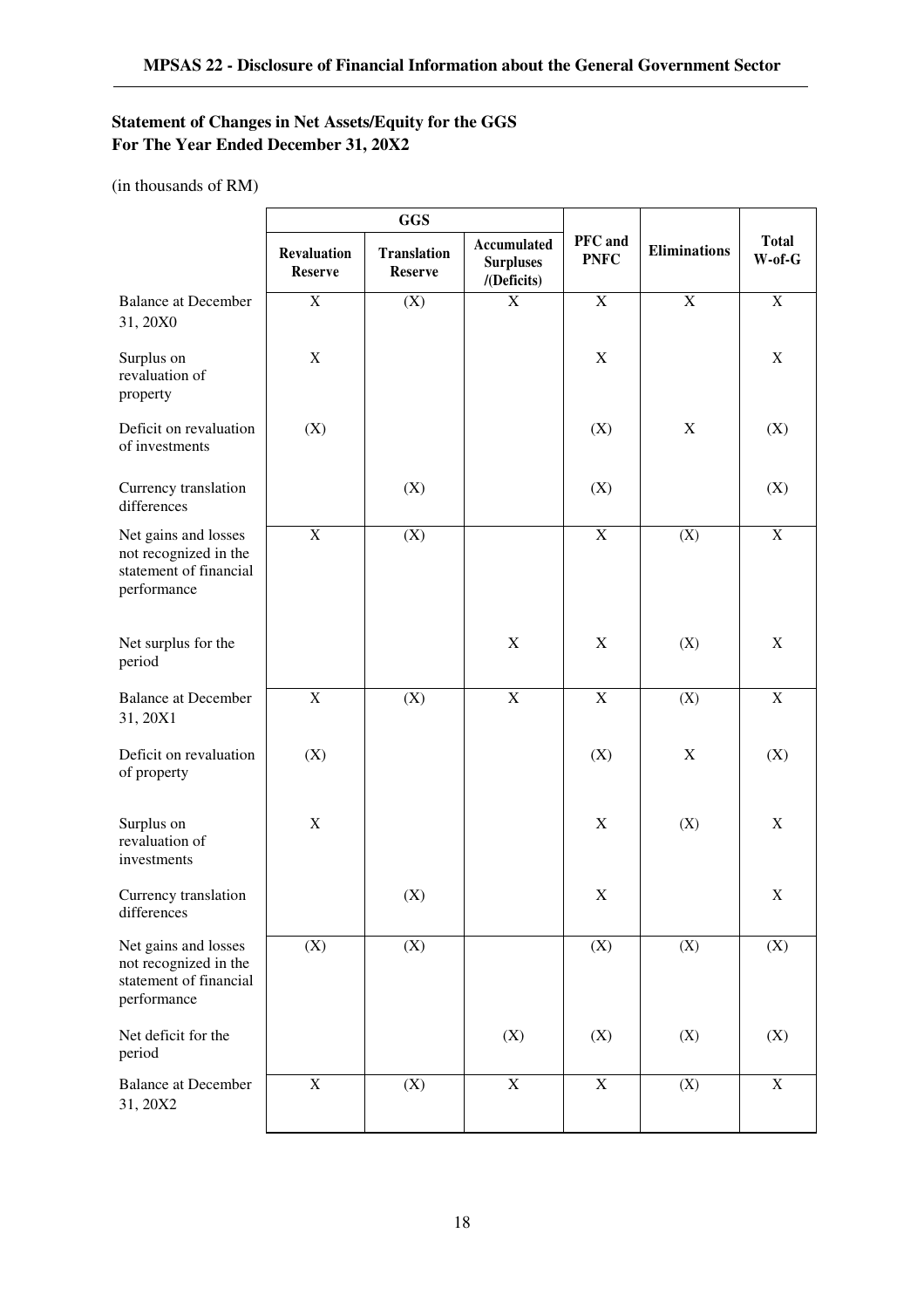#### **Cash Flow Statement for the GGS For Year Ended December 31, 20X2**

|                                                       | <b>GGS</b>  |                           | PFC and PNFC |                | <b>Eliminations</b> |             | <b>Total</b><br>W-of-G |             |
|-------------------------------------------------------|-------------|---------------------------|--------------|----------------|---------------------|-------------|------------------------|-------------|
|                                                       | <b>20X2</b> | <b>20X1</b>               | <b>20X2</b>  | <b>20X1</b>    | <b>20X2</b>         | <b>20X1</b> | <b>20X2</b>            | <b>20X1</b> |
| <b>CASH FLOWS FROM</b><br><b>OPERATING ACTIVITIES</b> |             |                           |              |                |                     |             |                        |             |
| Receipts                                              |             |                           |              |                |                     |             |                        |             |
| Taxation                                              | X           | X                         |              |                | (X)                 | (X)         | X                      | X           |
| Sales of goods and services                           |             |                           | X            | X              | (X)                 | (X)         | X                      | X           |
| Grants                                                |             |                           | X            | $\mathbf X$    | (X)                 | (X)         | X                      | X           |
| Interest received                                     |             |                           | X            | X              |                     |             | X                      | X           |
| Dividends from other<br>sectors to government         | X           | X                         |              |                | (X)                 | (X)         |                        |             |
| Other receipts                                        | X           | $\boldsymbol{\mathrm{X}}$ | X            | X              | (X)                 | (X)         | X                      | X           |
| Payments                                              |             |                           |              |                |                     |             |                        |             |
| Employee costs                                        | (X)         | (X)                       | (X)          | (X)            |                     |             | (X)                    | (X)         |
| <b>Retirement Benefits</b>                            | (X)         | (X)                       | (X)          | (X)            |                     |             | (X)                    | (X)         |
| Suppliers                                             | (X)         | (X)                       | (X)          | (X)            |                     |             | (X)                    | (X)         |
| Interest paid                                         | (X)         | (X)                       | (X)          | (X)            |                     |             | (X)                    | (X)         |
| Dividend to other sectors                             |             |                           | (X)          | (X)            | $\mathbf X$         | X           |                        |             |
| Other payments                                        | (X)         | (X)                       | (X)          | (X)            | $\mathbf X$         | X           | (X)                    | (X)         |
| Net cash flows from<br>operating activities           | $\mathbf X$ | $\mathbf X$               | $\mathbf X$  | $\overline{X}$ | (X)                 | (X)         | $\mathbf X$            | $\mathbf X$ |
| <b>CASH FLOWS FROM</b><br><b>INVESTING ACTIVITIES</b> |             |                           |              |                |                     |             |                        |             |
| Purchase of plant and<br>equipment                    | (X)         | (X)                       | (X)          | (X)            |                     |             | (X)                    | (X)         |
| Proceeds from sale of plant<br>and equipment          | $\mathbf X$ | X                         | $\mathbf X$  | $\mathbf X$    |                     |             | X                      | X           |
| Proceeds from sale of<br>investments                  | $\mathbf X$ | X                         | $\mathbf X$  | $\mathbf X$    |                     |             | $\mathbf X$            | X           |
| Purchase of foreign currency<br>securities            | (X)         | (X)                       | (X)          | (X)            |                     |             | (X)                    | (X)         |
| Net cash flows from<br>investing activities           | (X)         | (X)                       | (X)          | (X)            | (X)                 | (X)         | (X)                    | (X)         |